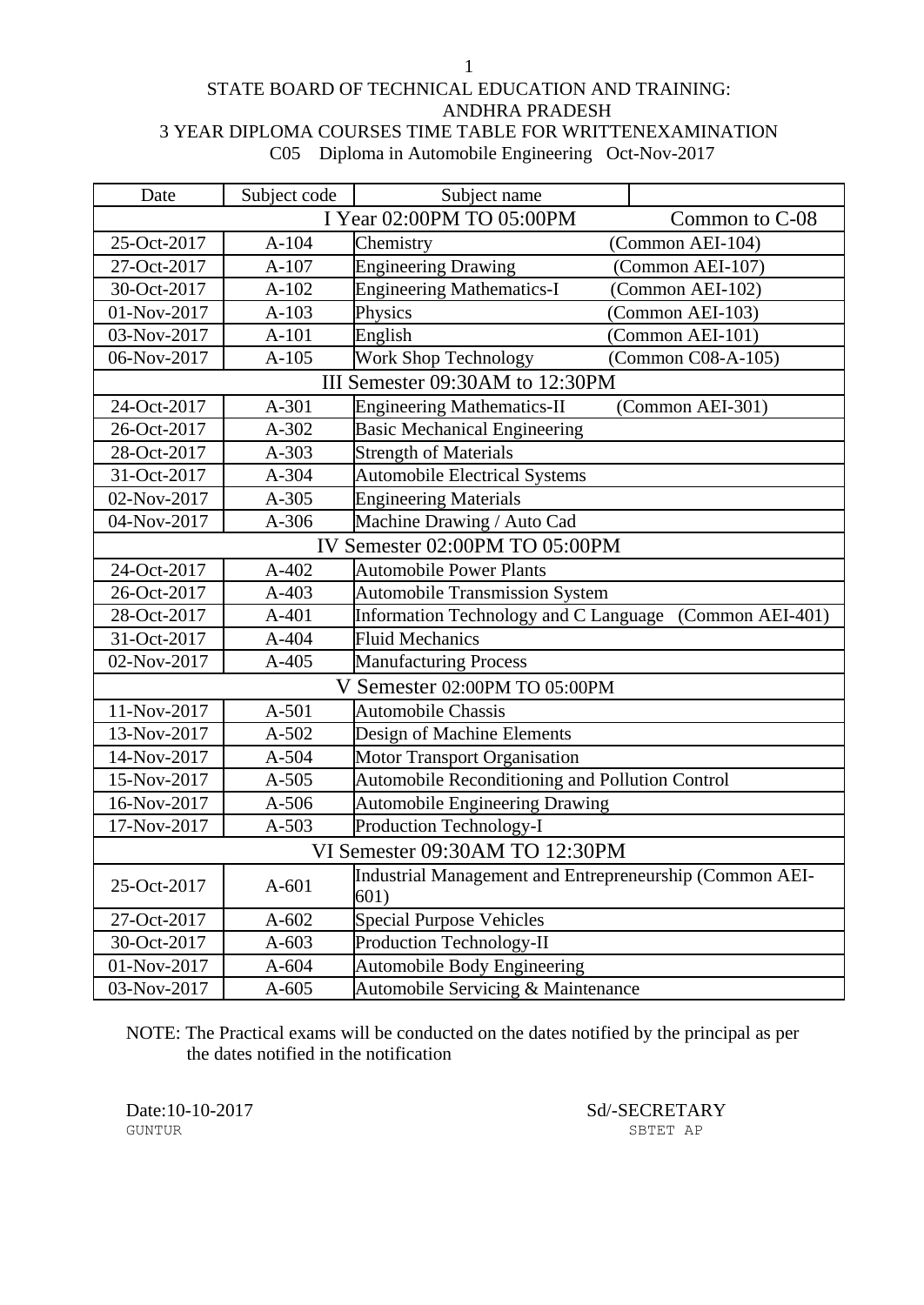## STATE BOARD OF TECHNICAL EDUCATION AND TRAINING ANDHRA PRADESH

### 3 YEAR DIPLOMA COURSES TIME TABLE FOR WRITTEN EXAMINATION C05 Diploma in Architectural Assistantship Oct-Nov-2017

| Date                                     | Subject code                      | Subject name                                                       |  |  |
|------------------------------------------|-----------------------------------|--------------------------------------------------------------------|--|--|
| 2.00 PM to 5.00 PM<br>I Year             |                                   |                                                                    |  |  |
| 25-Oct-2017                              | AA-104                            | Chemistry<br>$(Common A-104)$                                      |  |  |
| 27-Oct-2017                              | AA-105                            | <b>Building Materials</b>                                          |  |  |
| 30-Oct-2017                              | AA-102                            | <b>Engineering Mathematics-I</b><br>$(Common A-102)$               |  |  |
| 01-Nov-2017                              | AA-103                            | $(Common A-103)$<br>Physics                                        |  |  |
| 03-Nov-2017                              | AA-101                            | English<br>(Common A-101)                                          |  |  |
| 06-Nov-2017                              | AA-107                            | <b>Geometrical Drawing</b>                                         |  |  |
| 07-Nov-2017                              | AA-106                            | <b>Basic Design</b><br>$(9.30AM to 12.30PM \& 2.00 PM to 5.00PM)$  |  |  |
|                                          |                                   | III Semester 09:30AM to 12:30PM                                    |  |  |
| 24-Oct-2017                              | AA-301                            | <b>Engineering Mathematics-II</b><br>$(Common A-301)$              |  |  |
| 26-Oct-2017                              | AA-303                            | <b>Engineering Mechanics</b>                                       |  |  |
| 28-Oct-2017                              | AA-304                            | Surveying                                                          |  |  |
| 31-Oct-2017                              | AA-302                            | History of Architecture-I                                          |  |  |
| 02-Nov-2017                              | AA-307                            | Perspective Drawing                                                |  |  |
| 04-Nov-2017                              | AA-305                            | Architectural Design - I (9.30 AM to 12.30PM & 2.00 PM to 5.00 PM) |  |  |
| 05-Nov-2017                              | AA-305                            | Architectural Design - I (9.30 AM to 12.30PM)                      |  |  |
| 2.00 PM to 5.00 PM<br><b>IV</b> Semester |                                   |                                                                    |  |  |
| 24-Oct-2017                              | AA-402                            | History of Architecture-II                                         |  |  |
| 26-Oct-2017                              | AA-403                            | <b>Theory of Structures</b>                                        |  |  |
| 28-Oct-2017                              | AA-401                            | Information Technology & C Language (Common A-401)                 |  |  |
| 31-Oct-2017                              | AA-404                            | Specifications and Estimation                                      |  |  |
| 02-Nov-2017                              | AA-407                            | <b>Building construction Drawing</b>                               |  |  |
| 08-Nov-2017                              | AA-405                            | Architectural Design - II 9.30.AM to 12.30PM & 2.00 PM to 5.00PM   |  |  |
| 09-Nov-2017                              | AA-405                            | Architectural Design - II 9.30.AM to12.30PM                        |  |  |
|                                          | Semester 9.30.AM to 12.30PM<br>VI |                                                                    |  |  |
| 25-Oct-2017                              | AA-601                            | <b>Entrepreneurship and Project Management</b>                     |  |  |
| 27-Oct-2017                              | AA-602                            | Construction failures, Repairs & Maintenance                       |  |  |
| 30-Oct-2017                              | AA-605                            | Urban Planning & Legislation                                       |  |  |
| 01-Nov-2017                              | AA-603                            | <b>Structural Design</b>                                           |  |  |
| 03-Nov-2017                              | AA-604                            | Environmental Engineering                                          |  |  |
| 06-Nov-2017                              | AA-607                            | <b>Building Working Drawings</b>                                   |  |  |

NOTE: The Practical exams will be conducted on the dates notified by the principal as per the dates notified in the notification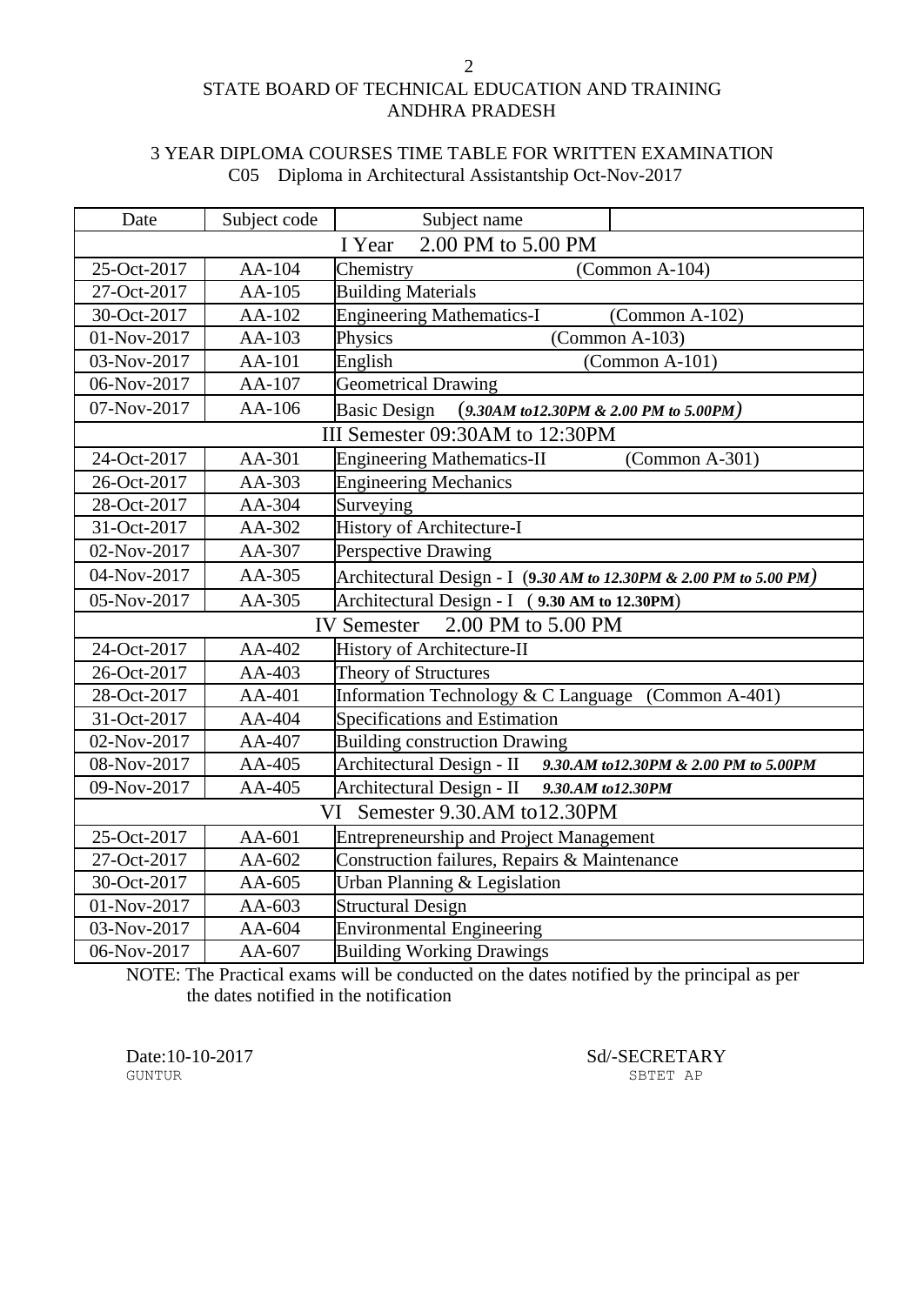## STATE BOARD OF TECHNICAL EDUCATION AND TRAINING ANDHRA PRADESH

## 3 YEAR DIPLOMA COURSES TIME TABLE FOR WRITTEN EXAMINATION C05 Diploma in Applied Electronics and Instrumentation Engineering Oct-Nov-2017

| Date                      | Subject code                   | Subject name                                              |                  |  |
|---------------------------|--------------------------------|-----------------------------------------------------------|------------------|--|
| I Year 02:00PM TO 05:00PM |                                |                                                           |                  |  |
| 25-Oct-2017               | <b>AEI-104</b>                 | Chemistry                                                 | $(Common A-104)$ |  |
| 27-Oct-2017               | <b>AEI-107</b>                 | <b>Engineering Drawing</b>                                | $(Common A-107)$ |  |
| 30-Oct-2017               | <b>AEI-102</b>                 | <b>Engineering Mathematics-I</b>                          | $(Common A-102)$ |  |
| 01-Nov-2017               | <b>AEI-103</b>                 | Physics                                                   | $(Common A-103)$ |  |
| 03-Nov-2017               | <b>AEI-101</b>                 | English                                                   | (Common A-101)   |  |
| 06-Nov-2017               | <b>AEI-105</b>                 | Electronic Components & Devices                           |                  |  |
|                           |                                | III Semester 09:30AM TO 12:30PM                           |                  |  |
| 24-Oct-2017               | <b>AEI-301</b>                 | <b>Engineering Mathematics-II</b>                         | (Common A-301)   |  |
| 26-Oct-2017               | AEI-302                        | Electronic circuits-I                                     | (Common EC-302)  |  |
| 28-Oct-2017               | AEI-303                        | <b>Circuit Theory</b>                                     | (Common EC-303)  |  |
| 31-Oct-2017               | <b>AEI-304</b>                 | <b>Digital Electronics</b>                                | (Common EC-304)  |  |
| 02-Nov-2017               | AEI-305                        | Process Instrumentation-I                                 |                  |  |
|                           |                                | IV Semester 02:00PM TO 05:00PM                            |                  |  |
| 24-Oct-2017               | <b>AEI-402</b>                 | <b>Electrical Engineering</b>                             | (Common EC-402)  |  |
| 26-Oct-2017               | <b>AEI-403</b>                 | Electronic circuits-II                                    | (Common EC-403)  |  |
| 28-Oct-2017               | <b>AEI-401</b>                 | Information Technology & C Language                       | (Common A-401)   |  |
| 31-Oct-2017               | <b>AEI-404</b>                 | Control Engineering                                       |                  |  |
| 02-Nov-2017               | <b>AEI-405</b>                 | Process Instrumentation-II                                |                  |  |
|                           |                                | V Semester 02:00PM TO 05:00PM                             |                  |  |
| 02-Nov-2017               | AEI-503                        | Microcontrollers & Applications (Common EC-404)           |                  |  |
| 11-Nov-2017               | <b>AEI-501</b>                 | <b>Electronic Measuring Instruments</b>                   | (Common EC-501)  |  |
| 14-Nov-2017               | AEI-502                        | <b>Power Electronics</b><br>(Common EC-502)               |                  |  |
| 15-Nov-2017               | <b>AEI-504</b>                 | Process control                                           |                  |  |
| 16-Nov-2017               | <b>AEI-505</b>                 | Linear IC applications                                    |                  |  |
|                           | VI Semester 09:30AM TO 12:30PM |                                                           |                  |  |
| 25-Oct-2017               | AEI-601                        | Industrial Management and Entrepreneurship (Common A-601) |                  |  |
| 27-Oct-2017               | AEI-602                        | Industrial Electronics, PLC and SCADA                     |                  |  |
| 30-Oct-2017               | AEI-603                        | <b>Analytical Instrumentation</b>                         |                  |  |
| 01-Nov-2017               | AEI-604                        | <b>Bio-Medical Instrumentation</b>                        |                  |  |
| 03-Nov-2017               | AEI-605                        | Communication Engg.                                       |                  |  |

NOTE: The Practical exams will be conducted on the dates notified by the principal as per the dates notified in the notification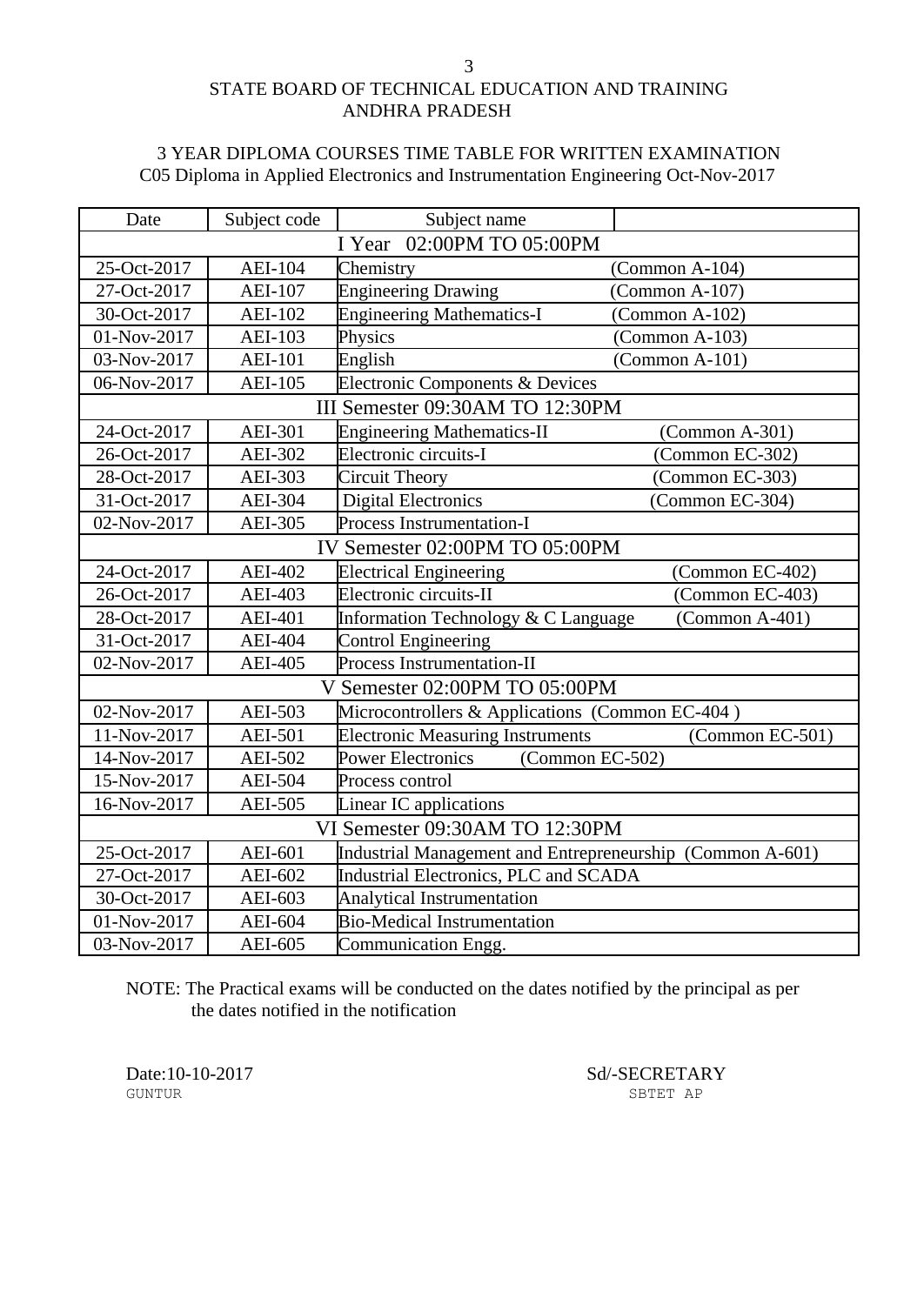### STATE BOARD OF TECHNICAL EDUCATION AND TRAINING: ANDHRA PRADESH 3 YEAR DIPLOMA COURSES TIME TABLE FOR WRITTEN EXAMINATION C05 Diploma in Civil Engineering Oct-Nov-2017

| Date                           | Subject code              | Subject name                                              |  |  |
|--------------------------------|---------------------------|-----------------------------------------------------------|--|--|
|                                | I Year 02:00PM TO 05:00PM |                                                           |  |  |
| 25-Oct-2017                    | $C-104$                   | Chemistry<br>$(Common A-104)$                             |  |  |
| 27-Oct-2017                    | $C-107$                   | <b>Engineering Drawing</b><br>$(Common A-107)$            |  |  |
| 30-Oct-2017                    | $C-102$                   | Engineering Mathematics - I (Common A-102)                |  |  |
| 01-Nov-2017                    | $C-103$                   | Physics<br>$(Common A-103)$                               |  |  |
| 03-Nov-2017                    | $C-101$                   | English<br>$(Common A-101)$                               |  |  |
| 06-Nov-2017                    | $C-105$                   | Surveying $-I$<br>(Common-CCT-105)                        |  |  |
|                                |                           | III Semester 09:30AM TO 12:30PM                           |  |  |
| 24-Oct-2017                    | $C-301$                   | <b>Engineering Mathematics - II</b><br>$(Common A-301)$   |  |  |
| 26-Oct-2017                    | $C-302$                   | <b>Engineering Mechanics</b><br>(Common CCT-302)          |  |  |
| 28-Oct-2017                    | $C-303$                   | <b>Construction Materials</b><br>(Common CCT-303)         |  |  |
| 31-Oct-2017                    | $C-304$                   | Surveying - II<br>(Common CCT-304)                        |  |  |
| 02-Nov-2017                    | $C-305$                   | <b>Construction Practice</b><br>(Common CCT-305)          |  |  |
| 04-Nov-2017                    | $C-306$                   | Civil Engineering Drawing - I<br>(Common CCT-306)         |  |  |
| IV Semester 02:00PM TO 05:00PM |                           |                                                           |  |  |
| 24-Oct-2017                    | $C-402$                   | Theory of Structures-I                                    |  |  |
| 26-Oct-2017                    | $C-403$                   | Hydraulics-I                                              |  |  |
| 28-Oct-2017                    | $C-401$                   | Information Technology and C Language<br>(Common A-401)   |  |  |
| 31-Oct-2017                    | $C-404$                   | <b>Quantity Surveying - I</b>                             |  |  |
| 02-Nov-2017                    | $C-405$                   | <b>Transportation Engineering</b>                         |  |  |
|                                |                           | V Semester 02:00PM TO 05:00PM                             |  |  |
| 11-Nov-2017                    | $C-501$                   | Theory of Structures -II                                  |  |  |
| 13-Nov-2017                    | $C-502$                   | Design of R.C. Structures                                 |  |  |
| 14-Nov-2017                    | $C-503$                   | <b>Irrigation Engineering</b>                             |  |  |
| 15-Nov-2017                    | $C-504$                   | <b>Environmental Engineering.-I</b>                       |  |  |
| 16-Nov-2017                    | $C-505$                   | Hydraulics - II                                           |  |  |
| 17-Nov-2017                    | $C-506$                   | C.E. Drawing-II                                           |  |  |
|                                |                           | VI Semester 09:30AM TO 12:30PM                            |  |  |
| 25-Oct-2017                    | $C-601$                   | <b>Steel Structures</b>                                   |  |  |
| 27-Oct-2017                    | $C-602$                   | Construction Technology & Valuation                       |  |  |
| 30-Oct-2017                    | $C-603$                   | Environmental Engineering- $\overline{II}$                |  |  |
| 01-Nov-2017                    | $C-604$                   | <b>Construction Management</b>                            |  |  |
| 03-Nov-2017                    | $C-605$                   | <b>Quantity Surveying - II</b>                            |  |  |
| 06-Nov-2017                    | $C-606$                   | <b>Structural Engineering Drawing</b><br>(Common CCT-606) |  |  |

NOTE: The Practical exams will be conducted on the dates notified by the principal as per the dates notified in the notification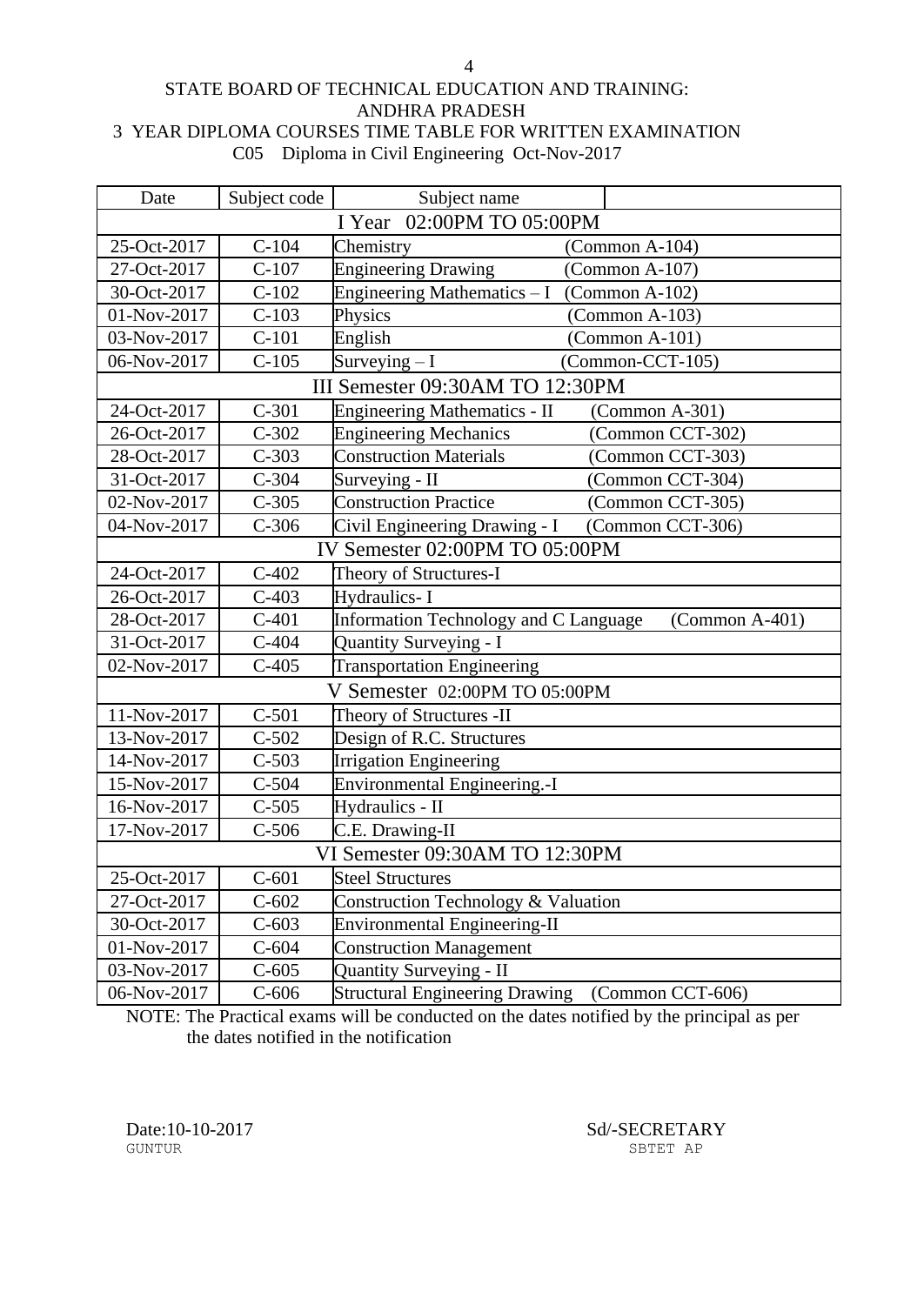#### STATE BOARD OF TECHNICAL EDUCATION AND TRAINING: ANDHRA PRADESH 3 YEAR DIPLOMA COURSES TIME TABLE FOR WRITTEN EXAMINATION C05 Diploma in Commercial and Computer Practice Oct-Nov-2017

| Date                                                      | Subject code                       | Subject name                                                                                             | Time                                                        |  |  |
|-----------------------------------------------------------|------------------------------------|----------------------------------------------------------------------------------------------------------|-------------------------------------------------------------|--|--|
|                                                           | I Year                             | 02:00PM TO 05:00PM                                                                                       |                                                             |  |  |
| 25-Oct-2017                                               | <b>CCP-101</b><br>English          |                                                                                                          |                                                             |  |  |
| 27-Oct-2017                                               | <b>CCP-102</b>                     | Accountancy - I                                                                                          |                                                             |  |  |
| 30-Oct-2017                                               | <b>CCP-103</b>                     | <b>English Shorthand</b>                                                                                 | 02:00PM-TO-04:00PM                                          |  |  |
| 01-Nov-2017                                               | <b>CCP-104</b>                     | <b>Business Organization</b>                                                                             |                                                             |  |  |
| 03-Nov-2017                                               | <b>CCP-105</b>                     | <b>Computer Fundamentals</b>                                                                             |                                                             |  |  |
|                                                           | $CCP-107$                          | English Typewriting-P-I                                                                                  | 9.00 AM TO 9.10. AM                                         |  |  |
| English Typewriting-P-II<br><b>CCP-108</b><br>11-Nov-2017 |                                    | 9.30 AM TO 10.15. AM                                                                                     |                                                             |  |  |
| Common-with C-00-CCP-107&108                              |                                    |                                                                                                          |                                                             |  |  |
|                                                           |                                    | III Semester 09:30AM TO 12:30PM                                                                          |                                                             |  |  |
| 24-Oct-2017                                               | <b>CCP-301</b>                     | English                                                                                                  |                                                             |  |  |
| 26-Oct-2017                                               | <b>CCP-302</b>                     | Accountancy-II                                                                                           |                                                             |  |  |
| 28-Oct-2017                                               | <b>CCP-303</b>                     | Quantitative Techniques - I                                                                              |                                                             |  |  |
| 31-Oct-2017                                               | <b>CCP-304</b>                     | Office Organisation.                                                                                     |                                                             |  |  |
| 02-Nov-2017                                               | <b>CCP-305</b>                     | Computer Packages.                                                                                       |                                                             |  |  |
|                                                           |                                    | IV Semester 02:00PM TO 05:00PM                                                                           |                                                             |  |  |
| 24-Oct-2017                                               | <b>CCP-401</b>                     | English                                                                                                  |                                                             |  |  |
| 26-Oct-2017                                               | <b>CCP-402</b>                     | Accountancy - III                                                                                        |                                                             |  |  |
| 28-Oct-2017                                               | <b>CCP-403</b>                     | Quantitative Techniques - II                                                                             |                                                             |  |  |
| 31-Oct-2017                                               | <b>CCP-404</b>                     |                                                                                                          | <b>Business Correspondence</b>                              |  |  |
|                                                           |                                    |                                                                                                          | English Shorthand (80 wpm) 09.00 AM TO 09.07 AM (Dictation) |  |  |
| 13-Nov-2017                                               | <b>CCP-408</b>                     | Transcription 09.30 AM TO 10.30 AM)                                                                      |                                                             |  |  |
|                                                           |                                    | (Common - C-00-CCP-206)                                                                                  |                                                             |  |  |
|                                                           | CCP-406(A) P I<br>$CCP-407(A)$ PII | English Typewriting-P I (B-I)-09.00 AM TO 09.10 AM<br>English Typewriting-PII (B-I)-09.30 AM TO 10.30 PM |                                                             |  |  |
|                                                           | $CCP-406(B) PI$                    | (Common - C-00-CCP-208 A & 209A)                                                                         |                                                             |  |  |
| 15-Nov-2017                                               | $CCP-407(B)$ PII                   | Telugu Typewriting $-$ PI (B-II) -11.00 AM TO 11.10 AM                                                   |                                                             |  |  |
|                                                           |                                    | Telugu Typewriting $-$ PII (B-II) -11.30 AM TO 12.15 PM                                                  |                                                             |  |  |
|                                                           |                                    | (Common - C-00 CCP-309A& 310A)                                                                           |                                                             |  |  |
|                                                           |                                    | V Semester 02:00PM TO 05:00PM                                                                            |                                                             |  |  |
| 11-Nov-2017                                               | <b>CCP-501</b>                     | English                                                                                                  |                                                             |  |  |
| 13-Nov-2017                                               | CCP-502                            | Business Economics - I                                                                                   |                                                             |  |  |
| 14-Nov-2017                                               | CCP-503                            | Visual Basic - I (Theory)                                                                                |                                                             |  |  |
| 15-Nov-2017                                               | $CCP-504(A)$<br>$CCP-504(B)$       | Insurance - I<br>Banking - I                                                                             |                                                             |  |  |
| 16-Nov-2017                                               | <b>CCP-505</b>                     | <b>RDBMS</b>                                                                                             |                                                             |  |  |
|                                                           |                                    | VI Semester 09:30AM TO 12:30PM                                                                           |                                                             |  |  |
| 25-Oct-2017                                               | <b>CCP-601</b>                     | English                                                                                                  |                                                             |  |  |
| 27-Oct-2017                                               | <b>CCP-602</b>                     | <b>Business Economics - II</b>                                                                           |                                                             |  |  |
| 30-Oct-2017                                               | <b>CCP-603</b>                     | Visual Basic - II (Theory)                                                                               |                                                             |  |  |
|                                                           | $CCP-604(A)$                       | Insurance - II                                                                                           |                                                             |  |  |
| 01-Nov-2017                                               | $CCP-604(B)$                       | Banking - II                                                                                             |                                                             |  |  |

NOTE: The Practical exams will be conducted on the dates notified by the principal as per the dates notified in the notification<br>Date:10-10-2017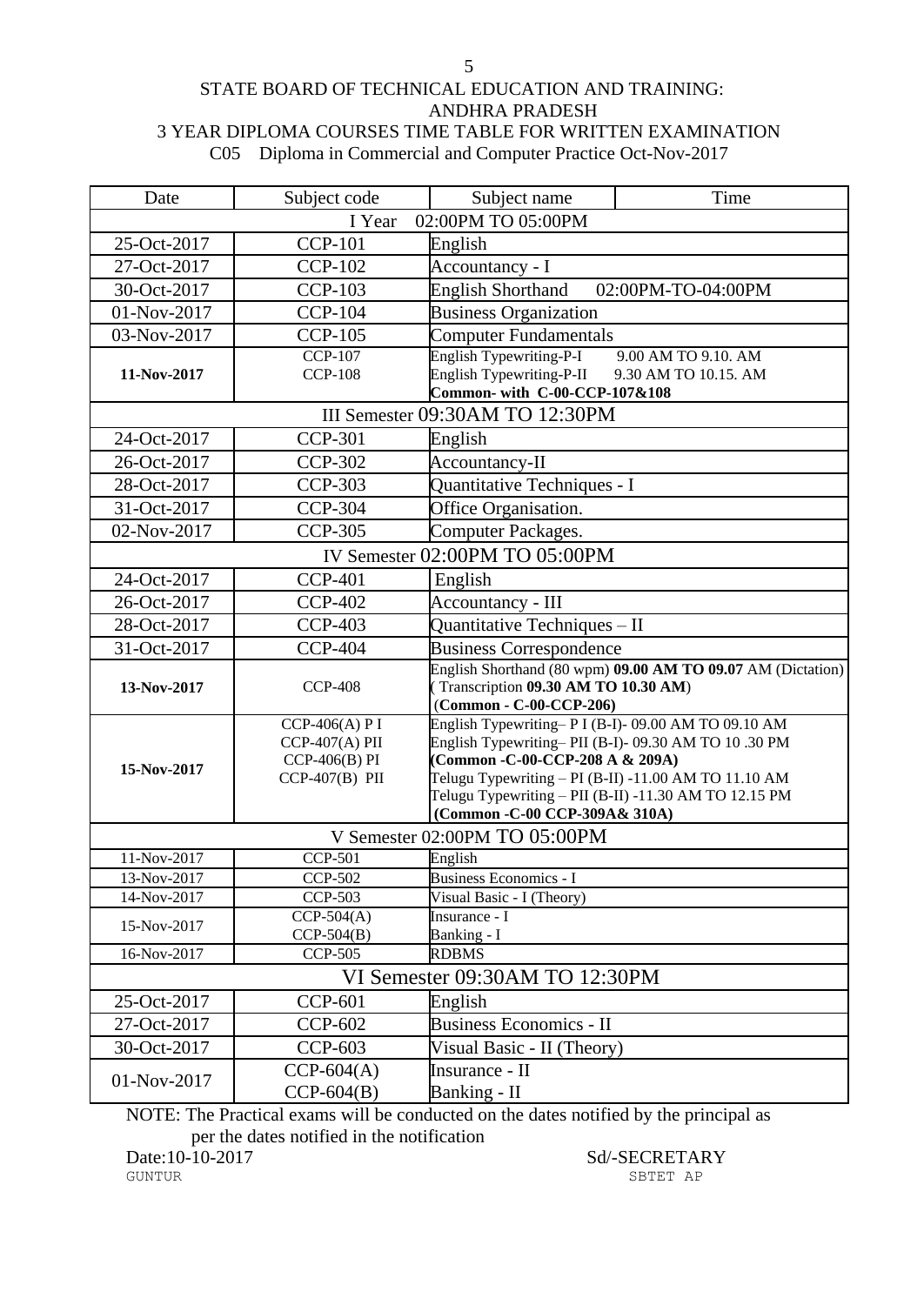#### STATE BOARD OF TECHNICAL EDUCATION AND TRAINING: ANDHRA PRADESH: 3 YEAR DIPLOMA COURSES TIME TABLE FOR WRITTEN EXAMINATION C05 Diploma in Civil and Construction Technology (DCCT) Oct-Nov-2017

| Date                      | Subject code   | Subject name                                            | Time                              |  |
|---------------------------|----------------|---------------------------------------------------------|-----------------------------------|--|
| I Year 02:00PM-TO-05:00PM |                |                                                         |                                   |  |
| 25-Oct-2017               | <b>CCT-104</b> | Chemistry                                               | $(Common A-104)$                  |  |
| 27-Oct-2017               | <b>CCT-107</b> | <b>Engineering Drawing</b>                              | $(Common A-107)$                  |  |
| 30-Oct-2017               | <b>CCT-102</b> | <b>Engineering Mathematics-I</b>                        | $(Common A-102)$                  |  |
| 01-Nov-2017               | <b>CCT-103</b> | Physics                                                 | $(Common A-103)$                  |  |
| 03-Nov-2017               | <b>CCT-101</b> | English                                                 | $(Common A-101)$                  |  |
| 06-Nov-2017               | <b>CCT-105</b> | Surveying-I                                             | $(Common-C-105)$                  |  |
|                           |                | III-Semester 09:30AM-TO-12:30PM                         |                                   |  |
| 24-Oct-2017               | <b>CCT-301</b> | <b>Engineering Mathematics - II</b>                     | (Common A-301))                   |  |
| 26-Oct-2017               | <b>CCT-302</b> | <b>Engineering Mechanics</b>                            | (Common C-302)                    |  |
| 28-Oct-2017               | <b>CCT-303</b> | <b>Construction Materials</b>                           | $(Common C-303)$                  |  |
| 31-Oct-2017               | <b>CCT-304</b> | Surveying-II                                            | (CommonC-304)                     |  |
| 02-Nov-2017               | <b>CCT-305</b> | <b>Construction Practice</b>                            | $(Common C-305)$                  |  |
| 04-Nov-2017               | <b>CCT-306</b> | Civil Engineering Drawing-I                             | (Common C-306)                    |  |
|                           |                | IV-Semester 02:00PM-TO-05:00PM                          |                                   |  |
| 24-Oct-2017               | <b>CCT-402</b> | Theory of Structures                                    |                                   |  |
| 26-Oct-2017               | <b>CCT-403</b> | Fundamentals of Hydraulics & Water Resources            |                                   |  |
| 28-Oct-2017               | <b>CCT-401</b> | Information Technology & C Language<br>$(Common A-401)$ |                                   |  |
| 31-Oct-2017               | <b>CCT-404</b> | Construction Machinery & Equipment                      |                                   |  |
| 02-Nov-2017               | <b>CCT-405</b> | <b>Structures of Transportation</b>                     |                                   |  |
| 04-Nov-2017               | <b>CCT-406</b> | C. E. Drawing-II                                        |                                   |  |
|                           |                | V-Semester 02:00PM-TO-05:00PM                           |                                   |  |
| 11-Nov-2017               | <b>CCT-501</b> | Design of R.C. Elements                                 |                                   |  |
| 13-Nov-2017               | <b>CCT-502</b> | Construction Failures, Repairs & Maintenance            |                                   |  |
| 14-Nov-2017               | <b>CCT-504</b> | Water Supply, Drainage & Sanitation in Buildings        |                                   |  |
| 15-Nov-2017               | <b>CCT-505</b> | <b>Building Economics and Valuation</b>                 |                                   |  |
| 16-Nov-2017               | <b>CCT-506</b> | <b>Building Services Drawing</b>                        |                                   |  |
| 17-Nov-2017               | <b>CCT-503</b> | <b>Quantity Surveying-I</b>                             |                                   |  |
|                           |                | VI-Semester 09:30AM-TO-12:30PM                          |                                   |  |
| 25-Oct-2017               | <b>CCT-601</b> | Steel & Pre stressed Concrete Structures                |                                   |  |
| 27-Oct-2017               | <b>CCT-602</b> | <b>Project Management for Construction</b>              |                                   |  |
| 30-Oct-2017               | <b>CCT-603</b> | <b>Quantity Surveying-II</b>                            |                                   |  |
| 01-Nov-2017               | <b>CCT-604</b> | Quality Control & Safety in Construction                |                                   |  |
| 03-Nov-2017               | <b>CCT-605</b> | Maintenance of Buildings                                |                                   |  |
| 06-Nov-2017               | <b>CCT-606</b> | <b>Structural Engineering Drawing</b>                   | $\text{(Common } - \text{C-606)}$ |  |

NOTE: The Practical exams will be conducted on the dates notified by the principal as per the dates notified in the notification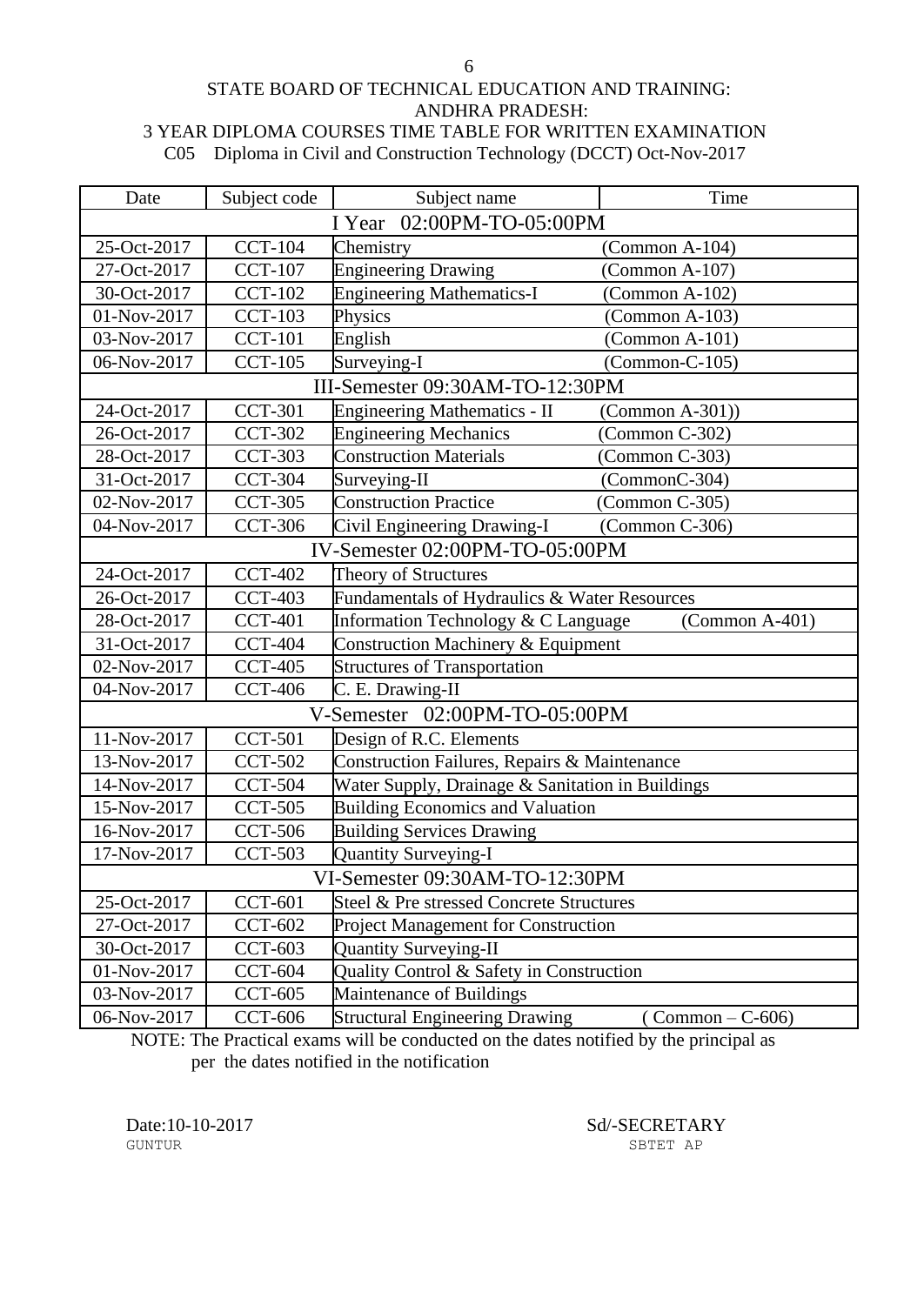## STATE BOARD OF TECHNICAL EDUCATION AND TRAINING: ANDHRA PRADESH

### 3 ½ YEAR DIPLOMA COURSES TIME TABLE FOR WRITTEN EXAMINATION C05 Diploma in Chemical Engineering - Oct-Nov-2017

| Date                       | Subject code                   | Subject name                                                         |  |
|----------------------------|--------------------------------|----------------------------------------------------------------------|--|
| I Year 02:00PM TO 05:00PM  |                                |                                                                      |  |
| 25-Oct-2017                | CH-104                         | <b>Inorganic Chemistry</b><br>(Common CHOT/PP/PC/ST-104)             |  |
| 27-Oct-2017                | CH-107                         | <b>Engineering Drawing</b><br>(Common A-107)                         |  |
| 30-Oct-2017                | CH-102                         | Engineering Mathematics - I<br>$(Common A-102)$                      |  |
| 01-Nov-2017                | CH-103                         | Physics<br>(Common CHOT/PP/PC/ST-103)                                |  |
| 03-Nov-2017                | CH-101                         | English<br>$(Common A-101)$                                          |  |
| 06-Nov-2017                | CH-105                         | General Mechanical Engineering. (Common CHOT/PP/PC/ST-105)           |  |
| 08-Nov-2017                | CH-106                         | Materials Technology<br>(Common CHOT/PP/PC-106)                      |  |
|                            |                                | III Semester 09:30AM TO 12:30PM                                      |  |
| 24-Oct-2017                | CH-301                         | <b>Engineering Mathematics - II</b><br>$(Common A-301)$              |  |
| 26-Oct-2017                | CH-302                         | (Common CHOT/PP/PC/ST-302)<br><b>Electrical Tech</b>                 |  |
| 28-Oct-2017                | CH-303                         | Fluid Mechanics & Mechanical Operations                              |  |
| 31-Oct-2017                | CH-305                         | Chemical Process Calculations (Common CHOT/PP/PC/ST-305)             |  |
| 02-Nov-2017                | CH-304                         | Organic and Physical Chemistry                                       |  |
| 04-Nov-2017                | CH-306                         | Chemical Engineering Drawing (Common CHOT/PP/PC/ST-306)              |  |
|                            | IV Semester 02:00PM TO 05:00PM |                                                                      |  |
| 24-Oct-2017                | CH-402                         | <b>Inorganic Chemical Technology</b>                                 |  |
| 26-Oct-2017                | CH-403                         | <b>Organic Chemical Technology</b>                                   |  |
| 28-Oct-2017                | CH-401                         | Information Technology & C Language (Common A-401)                   |  |
| 31-Oct-2017                | CH-404                         | <b>Heat Transfer</b>                                                 |  |
| 02-Nov-2017                | CH-405                         | Mass Transfer                                                        |  |
|                            |                                | VII Semester 09:30AM TO 12:30PM                                      |  |
| 25-Oct-2017                | CH-701                         | Industrial Management and Entrepreneurship                           |  |
|                            |                                | $(Common A-601)$                                                     |  |
| 27-Oct-2017                | CH-702                         | Thermo dynamics $\&$ reaction Engineering<br>(Common CHPP/PC/OT-702) |  |
|                            |                                |                                                                      |  |
| 30-Oct-2017<br>01-Nov-2017 | CH-703                         | Instrumentation & Process Control (Common CHPP/PC/OT-703)            |  |
|                            | CH-704                         | <b>Energy Technology</b>                                             |  |
| 03-Nov-2017                | CH-705                         | Environmental Pollution Control Engineering& Plant Operation         |  |
| 06-Nov-2017                | CH-706                         | Chemical Plant Design Drawing (Common CHPP/PC/OT-706)                |  |

NOTE: The Practical exams will be conducted on the dates notified by the principal as per the dates notified in the notification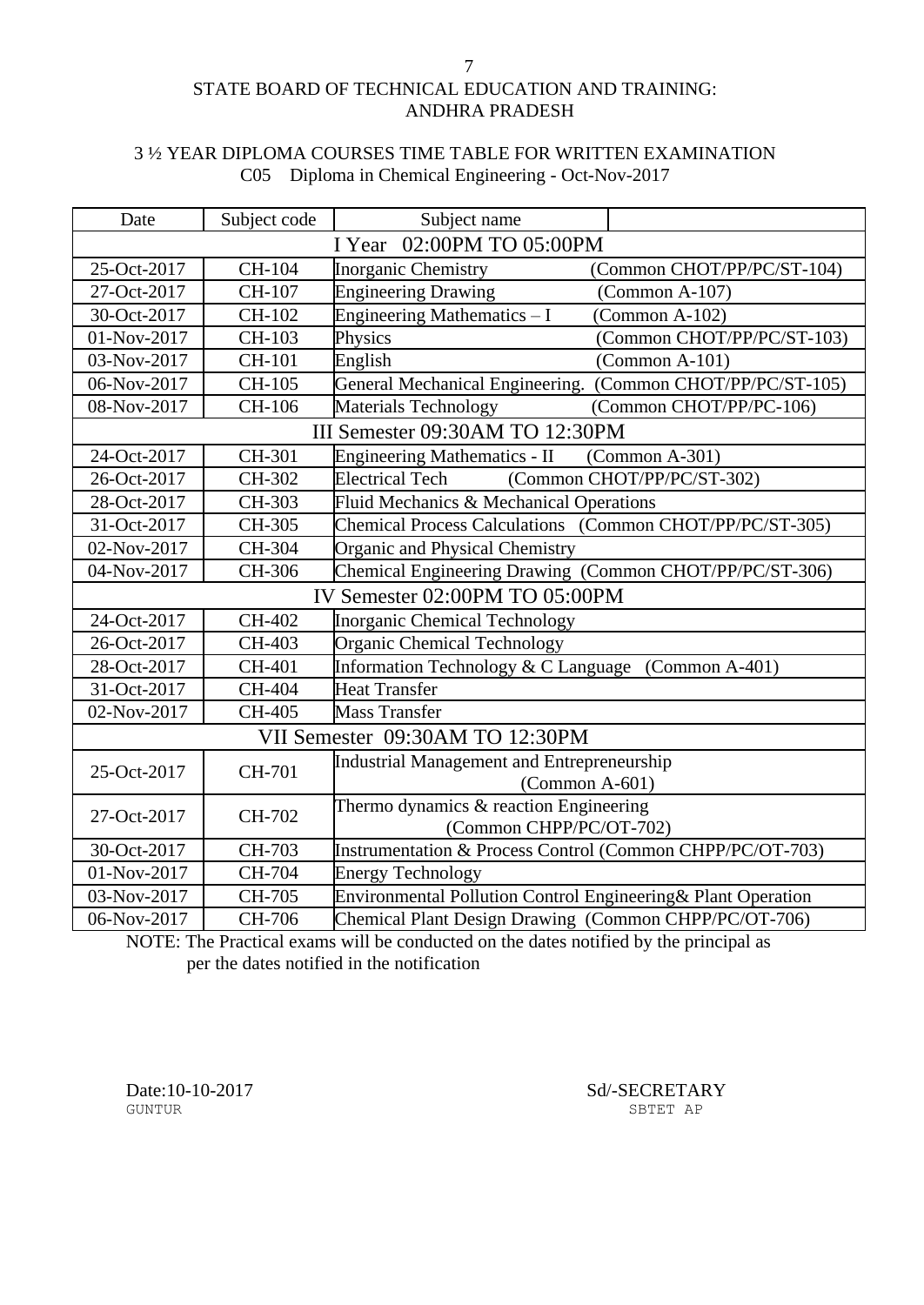## STATE BOARD OF TECHNICAL EDUCATION AND TRAINING: ANDHRA PRADESH

### 3 ½ YEAR DIPLOMA COURSES TIME TABLE FOR WRITTEN EXAMINATION C05 Diploma in Chemical Engineering ( Oil Technology ) - Oct-Nov-2017

| Date                      | Subject code    | Subject name                                       |                          |
|---------------------------|-----------------|----------------------------------------------------|--------------------------|
| I Year 02:00PM TO 05:00PM |                 |                                                    |                          |
| 25-Oct-2017               | <b>CHOT-104</b> | Inorganic Chemistry                                | (Common-CH-104)          |
| 27-Oct-2017               | <b>CHOT-107</b> | <b>Engineering Drawing</b>                         | $(Common A-107)$         |
| 30-Oct-2017               | <b>CHOT-102</b> | <b>Engineering Mathematics - I</b>                 | (Common A-102)           |
| 01-Nov-2017               | <b>CHOT-103</b> | Physics                                            | $(Common-CH-103)$        |
| 03-Nov-2017               | <b>CHOT-101</b> | English                                            | $(Common A-101)$         |
| 06-Nov-2017               | <b>CHOT-105</b> | General Mechanical Engineering.                    | $(Common-CH-105)$        |
| 08-Nov-2017               | <b>CHOT-106</b> | Materials Technology                               | (Common-CH-106)          |
|                           |                 | III Semester 09:30AM-TO-12:30PM                    |                          |
| 24-Oct-2017               | <b>CHOT-301</b> | Engineering Mathematics "II                        | $(Common A-301)$         |
| 26-Oct-2017               | <b>CHOT-302</b> | <b>Electrical Technology</b>                       | (Common CH-302)          |
| 28-Oct-2017               | <b>CHOT-303</b> | <b>Unit Operations - I</b>                         | (Common CHPC/PP/ST-303)  |
| 31-Oct-2017               | CHOT-305        | <b>Chemical Process Calculations</b>               | (Common CH-305)          |
| 02-Nov-2017               | CHOT-304        | Chemistry II                                       | (Common CHPC/PP/ST-304)  |
| 04-Nov-2017               | <b>CHOT-306</b> | <b>Chemical Engineering Drawing</b>                | (Common CH-306)          |
|                           |                 | IV Semester 02:00PM TO 05:00PM                     |                          |
| 24-Oct-2017               | <b>CHOT-402</b> | Process Technology                                 | (Common CHPC/PP/ST-402)) |
| 26-Oct-2017               | <b>CHOT-403</b> | <b>Unit Operations -II</b>                         | (Common CHPC/PP/ST-403)  |
| 28-Oct-2017               | <b>CHOT-401</b> | Information Technology & C language                | $(Common A-401)$         |
| 31-Oct-2017               | CHOT-404        | Technology of Vegetable Oils and Fats I            |                          |
| 02-Nov-2017               | <b>CHOT-405</b> | Technology of Vegetable Oils and Fats II           |                          |
|                           |                 | VII Semester 09:30AM TO 12:30PM                    |                          |
| 25-Oct-2017               | <b>CHOT-701</b> | Industrial Management and Entrepreneurship         | $(Common A-601)$         |
| 27-Oct-2017               | <b>CHOT-702</b> | Thermo dynamics& reaction Engineering              | (Common CH-702)          |
| 30-Oct-2017               | <b>CHOT-703</b> | <b>Instrumentation &amp; Process Control</b>       | (Common CH-703)          |
| 01-Nov-2017               | <b>CHOT-704</b> | Energy& Environmental Studies (Common CHPC/PP-704) |                          |
| 03-Nov-2017               | <b>CHOT-705</b> | Technology of Vegetable Oils & Fats-III            |                          |
| 06-Nov-2017               | <b>CHOT-706</b> | <b>Chemical Plant Design Drawing</b>               | (Common CH-706)          |

NOTE: The Practical exams will be conducted on the dates notified by the principal as per the dates notified in the notification

Date:10-10-2017 Sd/-SECRETARY SUNTUR SUNTUR SECRETARY SBTET AP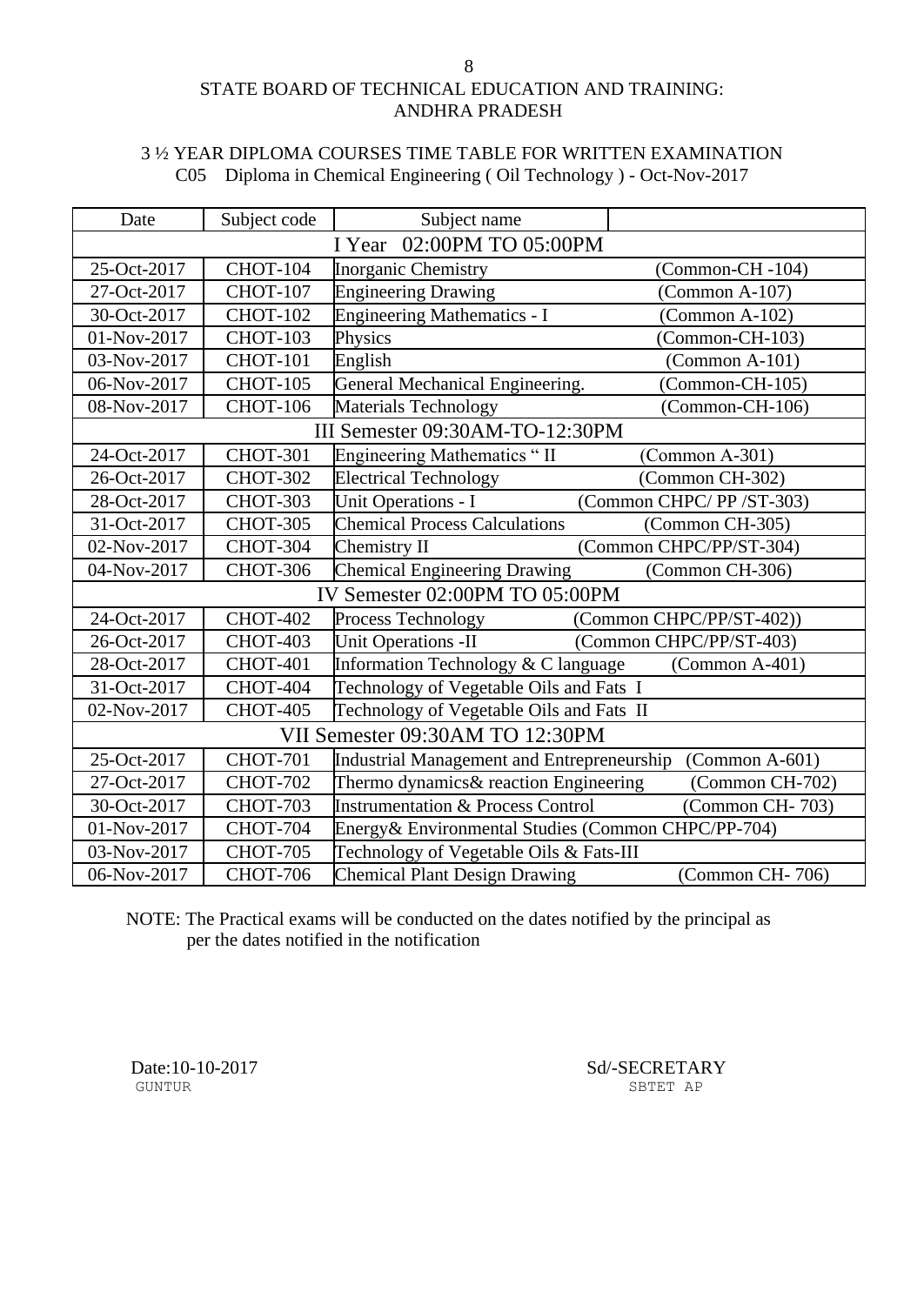## STATE BOARD OF TECHNICAL EDUCATION AND TRAINING: ANDHRA PRADESH:

### 3 ½ YEAR DIPLOMA COURSES TIME TABLES FOR WRITTEN EXAMINATION C05 Diploma in Chemical Engineering ( Petro chemicals ) - Oct-Nov-2017

| Date                      | Subject code                   | Subject name                                       |                          |  |
|---------------------------|--------------------------------|----------------------------------------------------|--------------------------|--|
| I Year 02:00PM TO 05:00PM |                                |                                                    |                          |  |
| 25-Oct-2017               | <b>CHPC-104</b>                | Inorganic Chemistry                                | (Common-CH-104)          |  |
| 27-Oct-2017               | <b>CHPC-107</b>                | <b>Engineering Drawing</b>                         | $(Common A-107)$         |  |
| 30-Oct-2017               | <b>CHPC-102</b>                | <b>Engineering Mathematics - I</b>                 | $(Common A-102)$         |  |
| 01-Nov-2017               | <b>CHPC-103</b>                | Physics                                            | $(Common-CH-103)$        |  |
| 03-Nov-2017               | <b>CHPC-101</b>                | English                                            | (Common A-101)           |  |
| 06-Nov-2017               | <b>CHPC-105</b>                | General Mechanical Engineering.                    | (Common-CH-105)          |  |
| 08-Nov-2017               | <b>CHPC-106</b>                | Materials Technology                               | (Common-CH-106)          |  |
|                           |                                | III Semester 09:30AM-TO-12:30PM                    |                          |  |
| 24-Oct-2017               | <b>CHPC-301</b>                | <b>Engineering Mathematics II</b>                  | Common A-301)            |  |
| 26-Oct-2017               | <b>CHPC-302</b>                | <b>Electrical Technology</b>                       | (Common CH-302)          |  |
| 28-Oct-2017               | <b>CHPC-303</b>                | Unit Operations - I                                | (Common-CHOT/PP/ST/-303) |  |
| 31-Oct-2017               | <b>CHPC-305</b>                | <b>Chemical Process Calculations</b>               | (Common CH-305)          |  |
| 02-Nov-2017               | CHPC-304                       | Chemistry II                                       | (Common CHOT/PP/ST-304)  |  |
| 04-Nov-2017               | <b>CHPC-306</b>                | Chemical Engineering Drawing                       | (Common CH -306)         |  |
|                           | IV Semester 02:00PM TO 05:00PM |                                                    |                          |  |
| 24-Oct-2017               | <b>CHPC-402</b>                | Process Technology                                 | (Common CHOT/PP/ST-402)  |  |
| 26-Oct-2017               | CHPC-403                       | Unit Operations II                                 | (Common CHOT/PP/ST-403)  |  |
| 28-Oct-2017               | <b>CHPC-401</b>                | Information Technology & C Language (Common A-401) |                          |  |
| 31-Oct-2017               | CHPC-404                       | Petroleum Refining                                 |                          |  |
| 02-Nov-2017               | <b>CHPC-405</b>                | Petrochemical Technology - I                       |                          |  |
|                           |                                | VII Semester 09:30AM TO 12:30PM                    |                          |  |
| 25-Oct-2017               | <b>CHPC-701</b>                | Industrial Management and Entrepreneurship         | $(Common A-601)$         |  |
| 27-Oct-2017               | <b>CHPC-702</b>                | Thermo dynamics& reaction Engineering              | (Common CH-702)          |  |
| 30-Oct-2017               | <b>CHPC-703</b>                | <b>Instrumentation &amp; Process Control</b>       | (Common CH-703)          |  |
| 01-Nov-2017               | <b>CHPC-704</b>                | Energy& Environmental Studies(Common CHOT/PP-704)  |                          |  |
| 03-Nov-2017               | <b>CHPC-705</b>                | Petro Chemical Tech-II                             |                          |  |
| 06-Nov-2017               | <b>CHPC-706</b>                | <b>Chemical Plant Design Drawing</b>               | (Common CH-706)          |  |

NOTE: The Practical exams will be conducted on the dates notified by the principal as per the dates notified in the notification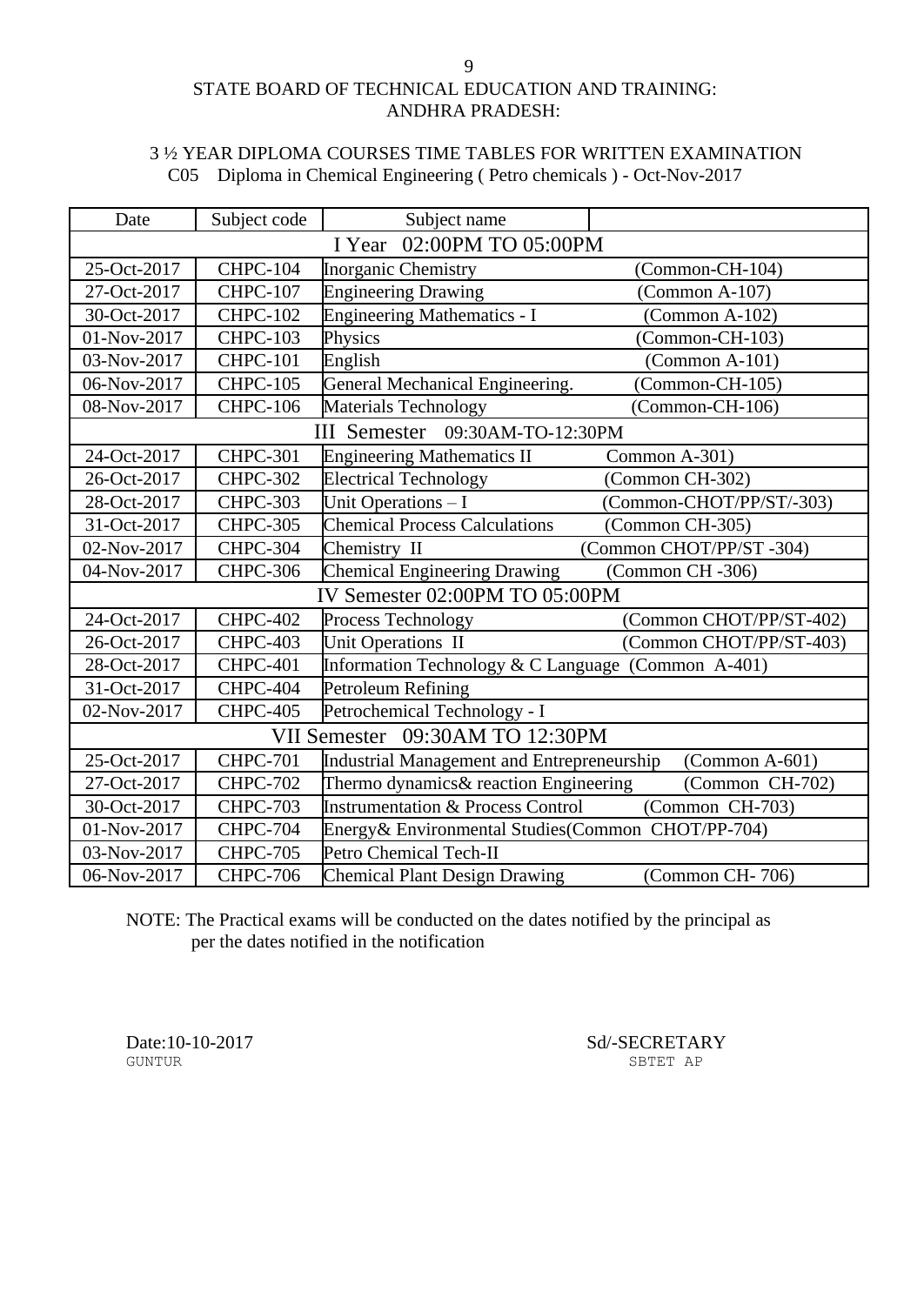### STATE BOARD OF TECHNICAL EDUCATION AND TRAINING: ANDHRA PRADESH 3 ½ YEAR DIPLOMA COURSES TIME TABLE FOR WRITTEN EXAMINATION C05 Diploma in Chemical Engineering ( Plastics & Polymers )- Oct-Nov-2017

| Date                      | Subject code                   | Subject name                                                    |  |
|---------------------------|--------------------------------|-----------------------------------------------------------------|--|
| I Year 02:00PM TO 05:00PM |                                |                                                                 |  |
| 25-Oct-2017               | <b>CHPP-104</b>                | <b>Inorganic Chemistry</b><br>(Common-CH-104)                   |  |
| 27-Oct-2017               | <b>CHPP-107</b>                | <b>Engineering Drawing</b><br>$(Common A-107)$                  |  |
| 30-Oct-2017               | <b>CHPP-102</b>                | Engineering Mathematics - I<br>(Common A-102)                   |  |
| 01-Nov-2017               | <b>CHPP-103</b>                | Physics<br>(Common-CH-103)                                      |  |
| 03-Nov-2017               | <b>CHPP-101</b>                | English<br>$(Common A-101)$                                     |  |
| 06-Nov-2017               | <b>CHPP-105</b>                | General Mechanical Engineering.<br>(Common-CH-105)              |  |
| 08-Nov-2017               | <b>CHPP-106</b>                | Materials Technology<br>(Common-CH-106)                         |  |
|                           |                                | III Semester 09:30AM-TO-12:30PM                                 |  |
| 24-Oct-2017               | <b>CHPP-301</b>                | <b>Engineering Mathematics II</b><br>$(Common A-301)$           |  |
| 26-Oct-2017               | <b>CHPP-302</b>                | <b>Electrical Technology</b><br>(Common CH-302)                 |  |
| 28-Oct-2017               | <b>CHPP-303</b>                | Unit Operations - I<br>(Common CHOT/PC/ST-303)                  |  |
| 31-Oct-2017               | <b>CHPP-305</b>                | <b>Chemical Process Calculations</b><br>(Common CH -305)        |  |
| 02-Nov-2017               | <b>CHPP-304</b>                | (Common CHOT/ PC/ST-304)<br>Chemistry II                        |  |
| 04-Nov-2017               | <b>CHPP-306</b>                | <b>Chemical Engineering Drawing</b><br>(Common CH-306)          |  |
|                           | IV Semester 02:00PM TO 05:00PM |                                                                 |  |
| 24-Oct-2017               | <b>CHPP-402</b>                | Process Technology<br>(Common CHOT/PC ST /-402)                 |  |
| 26-Oct-2017               | <b>CHPP-403</b>                | <b>Unit Operations II</b><br>(Common CHOT/PC ST-403)            |  |
| 28-Oct-2017               | <b>CHPP-401</b>                | Information Technology & C Language (Common A-401)              |  |
| 31-Oct-2017               | <b>CHPP-404</b>                | <b>Plastic Technology I</b>                                     |  |
| 02-Nov-2017               | <b>CHPP-405</b>                | Polymer Additives and Plastic Testing                           |  |
|                           |                                | VII Semester 09:30AM TO 12:30PM                                 |  |
| 25-Oct-2017               | <b>CHPP-701</b>                | Industrial Management and Entrepreneurship (Common A-601)       |  |
| 27-Oct-2017               | <b>CHPP-702</b>                | Thermo dynamics& reaction Engineering<br>(Common CH-702)        |  |
| 30-Oct-2017               | <b>CHPP-703</b>                | <b>Instrumentation &amp; Process Control</b><br>(Common CH-703) |  |
| 01-Nov-2017               | <b>CHPP-704</b>                | Energy& Environmental Studies<br>(Common CHOT/PC-704)           |  |
| 03-Nov-2017               | <b>CHPP-705</b>                | Plastic Technology-II                                           |  |
| 06-Nov-2017               | <b>CHPP-706</b>                | <b>Chemical Plant Design Drawing</b><br>(Common CH-706)         |  |

NOTE: The Practical exams will be conducted on the dates notified by the principal as per the dates notified in the notification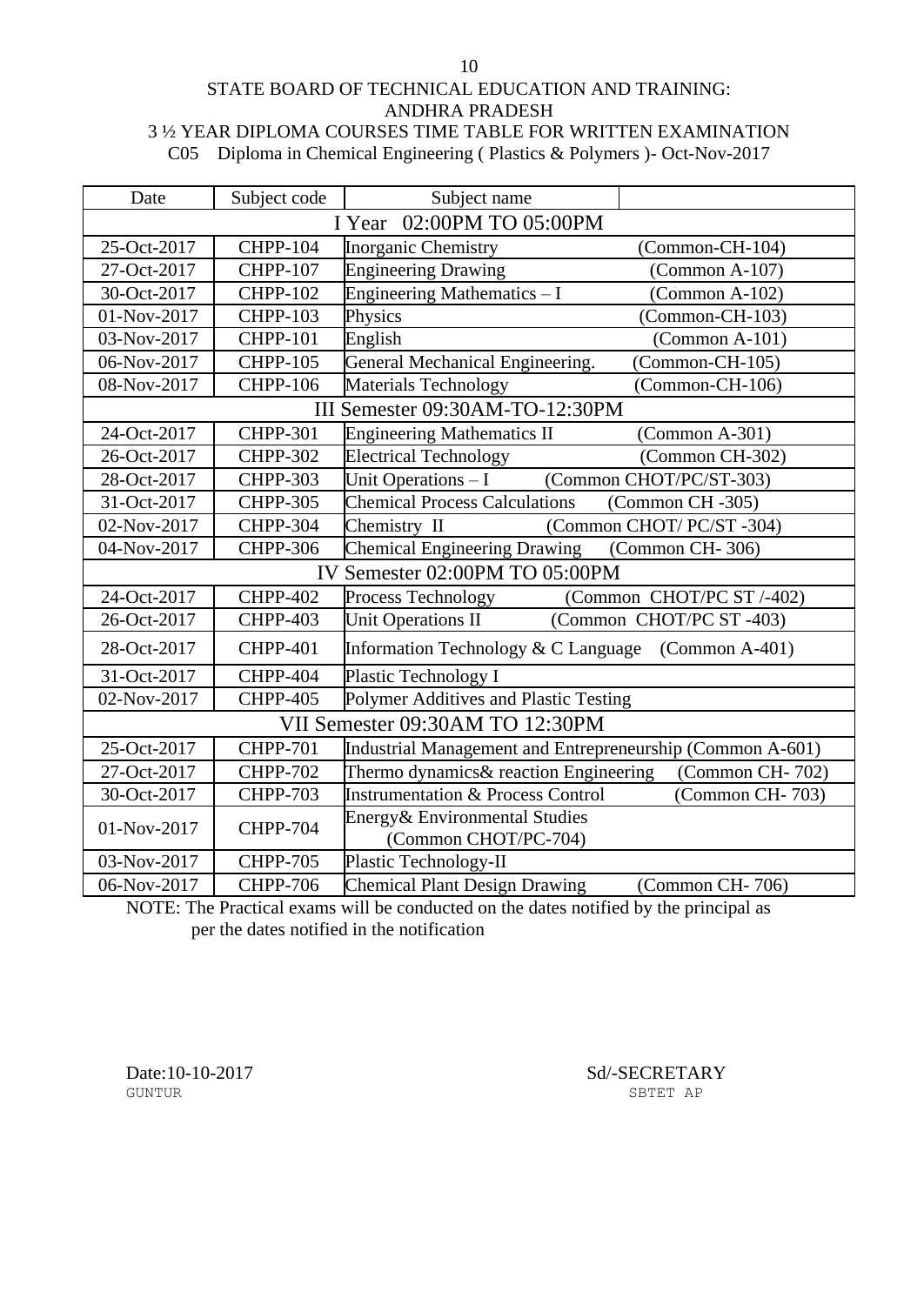## STATE BOARD OF TECHNICAL EDUCATION AND TRAINING: ANDHRA PRADESH

## 3 1/2 YEAR DIPLOMA COURSES TIME TABLE FOR WRITTEN EXAMINATION C05 Diploma in Chemical Engineering ( Sugar Technology )- Oct-Nov-2017

| Date                           | Subject code    | Subject name                                              |                            |  |
|--------------------------------|-----------------|-----------------------------------------------------------|----------------------------|--|
| I Year 02:00PM TO 05:00PM      |                 |                                                           |                            |  |
| 25-Oct-2017                    | <b>CHST-104</b> | Inorganic Chemistry                                       | (Common-CH-104)            |  |
| 27-Oct-2017                    | <b>CHST-107</b> | <b>Engineering Drawing</b>                                | $(Common A-107)$           |  |
| 30-Oct-2017                    | <b>CHST-102</b> | <b>Engineering Mathematics-1</b>                          | (Common A-102)             |  |
| 01-Nov-2017                    | <b>CHST-103</b> | Physics                                                   | (Common-CH-103)            |  |
| 03-Nov-2017                    | <b>CHST-101</b> | English                                                   | $(Common A-101)$           |  |
| 06-Nov-2017                    | <b>CHST-105</b> | <b>General Mechanical Engineering</b>                     | (Common-CH-105)            |  |
| 08-Nov-2017                    | <b>CHST-106</b> | <b>Sugar Production Technology</b>                        |                            |  |
|                                |                 | III Semester 09:30AM-TO-12:30PM                           |                            |  |
| 24-Oct-2017                    | <b>CHST-301</b> | <b>Engineering Mathematics-II</b>                         | $(Common A-301)$           |  |
| 26-Oct-2017                    | <b>CHST-302</b> | <b>Electrical Technology</b>                              | (Common CH -302)           |  |
| 28-Oct-2017                    | <b>CHST-303</b> | <b>Unit Operations-I</b>                                  | (Common CHOT/PP/PC-303)    |  |
| 31-Oct-2017                    | <b>CHST-305</b> | <b>Chemical Process Calculations</b>                      | (Common CH-305)            |  |
| 02-Nov-2017                    | <b>CHST-304</b> | Chemistry-II                                              | (Common CHOT/PP/PC/-304)   |  |
| 04-Nov-2017                    | <b>CHST-306</b> | <b>Chemical Engineering Drawing</b>                       | (Common CH/-306)           |  |
| IV Semester 02:00PM TO 05:00PM |                 |                                                           |                            |  |
| 24-Oct-2017                    | <b>CHST-402</b> | Process Technology                                        | (Common-CHOT/PP/PC-402)    |  |
| 26-Oct-2017                    | <b>CHST-403</b> | Unit operations-II                                        | (Common-CHOT PP/ PC /-403) |  |
| 28-Oct-2017                    | <b>CHST-401</b> | Information Technology & C Language (Common A-401)        |                            |  |
| 31-Oct-2017                    | <b>CHST-404</b> | Sugarcane Agriculture & Sugar Chemistry                   |                            |  |
| 02-Nov-2017                    | <b>CHST-405</b> | <b>Sugar Technology Chemical Control</b>                  |                            |  |
|                                |                 | VI Semester 09:30AM TO 12:30PM                            |                            |  |
| 25-Oct-2017                    | <b>CHST-601</b> | Industrial Management and Entrepreneurship (Common A-601) |                            |  |
| 27-Oct-2017                    | <b>CHST-602</b> | Thermodynamics & Reaction Engineering                     |                            |  |
| 30-Oct-2017                    | <b>CHST-603</b> | <b>Sugar Equipment Design Calculations</b>                |                            |  |
| 01-Nov-2017                    | <b>CHST-604</b> | Energy & Environmental studies                            |                            |  |
| 03-Nov-2017                    | <b>CHST-605</b> | By Products & Pollution Control                           |                            |  |
| 06-Nov-2017                    | <b>CHST-606</b> | Sugar Equipment Drawing & Plant Lay Out                   |                            |  |

NOTE: The Practical exams will be conducted on the dates notified by the principal as per the dates notified in the notification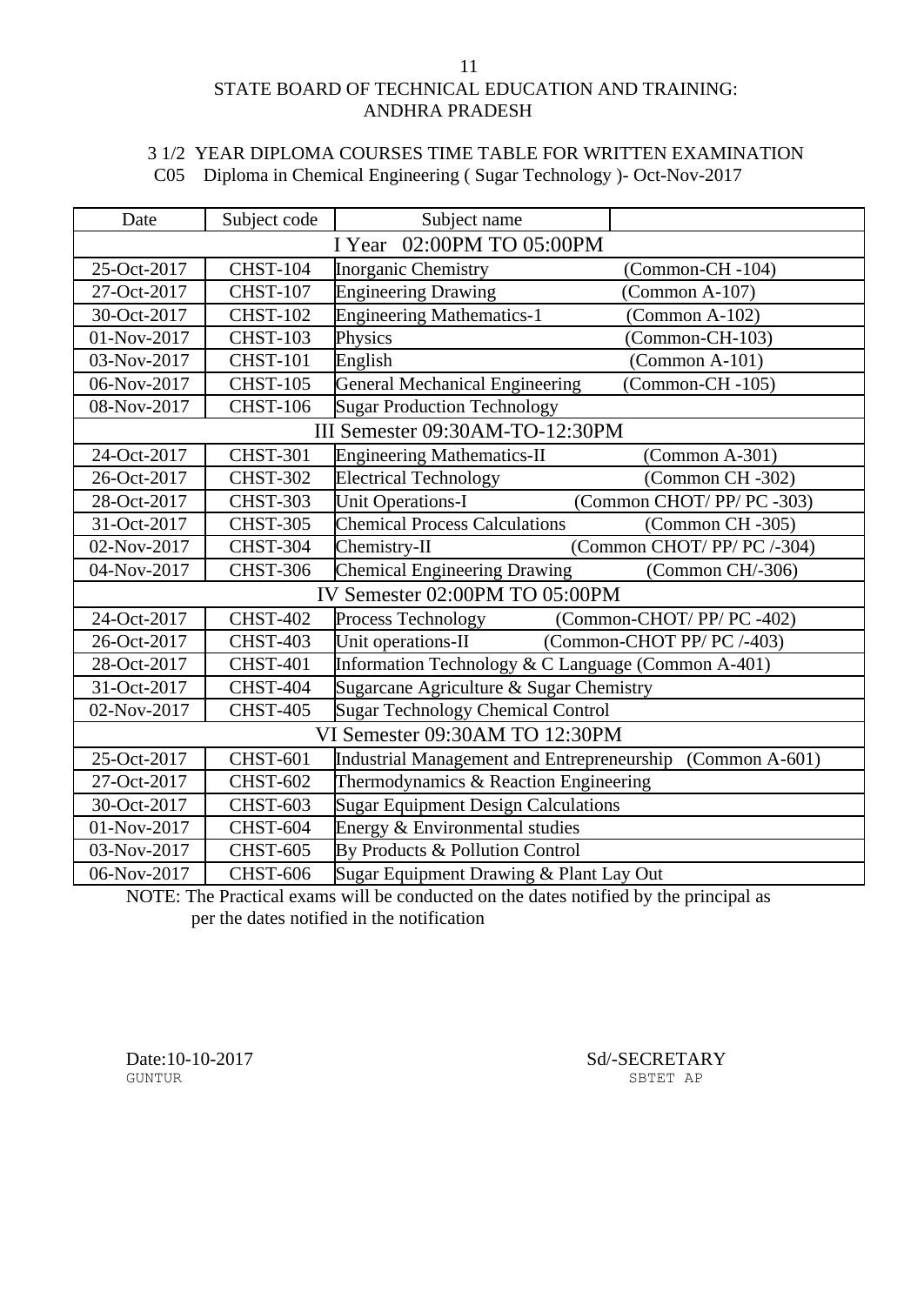### STATE BOARD OF TECHNICAL EDUCATION AND TRAINING: ANDHRA PRADESH: 3 YEAR DIPLOMA COURSES TIME TABLE FOR WRITTEN EXAMINATION C05 Diploma in Computer Engineering - Oct-Nov-2017

| Date                           | Subject code                   | Subject name                                               |                  |  |
|--------------------------------|--------------------------------|------------------------------------------------------------|------------------|--|
| 02:00PM TO 05:00PM<br>I Year   |                                |                                                            |                  |  |
| 25-Oct-2017                    | CM-104                         | Chemistry                                                  | $(Common A-104)$ |  |
| 27-Oct-2017                    | CM-107                         | <b>Engineering Drawing</b>                                 | $(Common A-107)$ |  |
| 30-Oct-2017                    | CM-102                         | <b>Engineering Mathematics-I</b>                           | $(Common A-102)$ |  |
| 01-Nov-2017                    | CM-103                         | Physics                                                    | $(Common A-103)$ |  |
| 03-Nov-2017                    | CM-101                         | English                                                    | $(Common A-101)$ |  |
| 06-Nov-2017                    | CM-105                         | Computer Fundamentals & Office Automation (Common ECM-105) |                  |  |
|                                |                                | III Semester 09:30AM-TO-12:30PM                            |                  |  |
| 24-Oct-2017                    | CM-301                         | <b>Engineering Mathematics-II</b>                          | (Common A-301)   |  |
| 26-Oct-2017                    | CM-302                         | Basic Electrical & Electronics Engineering                 |                  |  |
| 28-Oct-2017                    | CM-303                         | <b>Computer Architecture</b>                               | (Common IT-401)  |  |
| 31-Oct-2017                    | CM-304                         | UNIX and C                                                 | (Common IT-304)  |  |
| 02-Nov-2017                    | CM-305                         | <b>Digital Electronics</b>                                 | (Common IT-305)  |  |
|                                | IV Semester 02:00PM TO 05:00PM |                                                            |                  |  |
| 24-Oct-2017                    | CM-402                         | Data Structures through C                                  | (Common IT-402)  |  |
| 26-Oct-2017                    | CM-401                         | <b>Computer Networks</b>                                   | (Common IT-302)  |  |
| 28-Oct-2017                    | CM-405                         | <b>Computer Hardware and Maintenance</b>                   | (Common ECM-405) |  |
| 31-Oct-2017                    | CM-403                         | <b>Operating System</b>                                    | (Common IT-403)  |  |
| 02-Nov-2017                    | CM-404                         | Microprocessors                                            | (Common IT-404)  |  |
|                                |                                | V Semester 02:00PM TO 05:00PM                              |                  |  |
| 11-Nov-2017                    | CM-501                         | <b>Internet Programming</b>                                | (Common IT-501)  |  |
| 13-Nov-2017                    | CM-502                         | <b>Mobile Computing</b>                                    | (Common ECM-502) |  |
| 14-Nov-2017                    | CM-503                         | <b>Relational Database Management Systems</b>              | (Common IT-503)  |  |
| 15-Nov-2017                    | CM-504                         | <b>Visual Basic Programming</b>                            | (Common IT-504)  |  |
| 16-Nov-2017                    | CM-505                         | OOPS through C++                                           | (Common IT-505)  |  |
| VI Semester 09:30AM TO 12:30PM |                                |                                                            |                  |  |
| 25-Oct-2017                    | CM-601                         | Industrial Management & Entrepreneurship                   | $(Common A-601)$ |  |
| 27-Oct-2017                    | CM-602                         | Java Programming                                           | (Common IT-602)  |  |
| 30-Oct-2017                    | CM-603                         | <b>Advanced Data Base Systems</b>                          |                  |  |
| 01-Nov-2017                    | CM-604                         | <b>System Administration</b>                               | (Common IT-604)  |  |
| 03-Nov-2017                    | CM-605                         | Software Engineering                                       | (Common IT-603)  |  |

NOTE: The Practical exams will be conducted on the dates notified by the principal as per the dates notified in the notification

Date:10-10-2017 Sd/-SECRETARY SUNTUR SECRETARY SBTET AP

12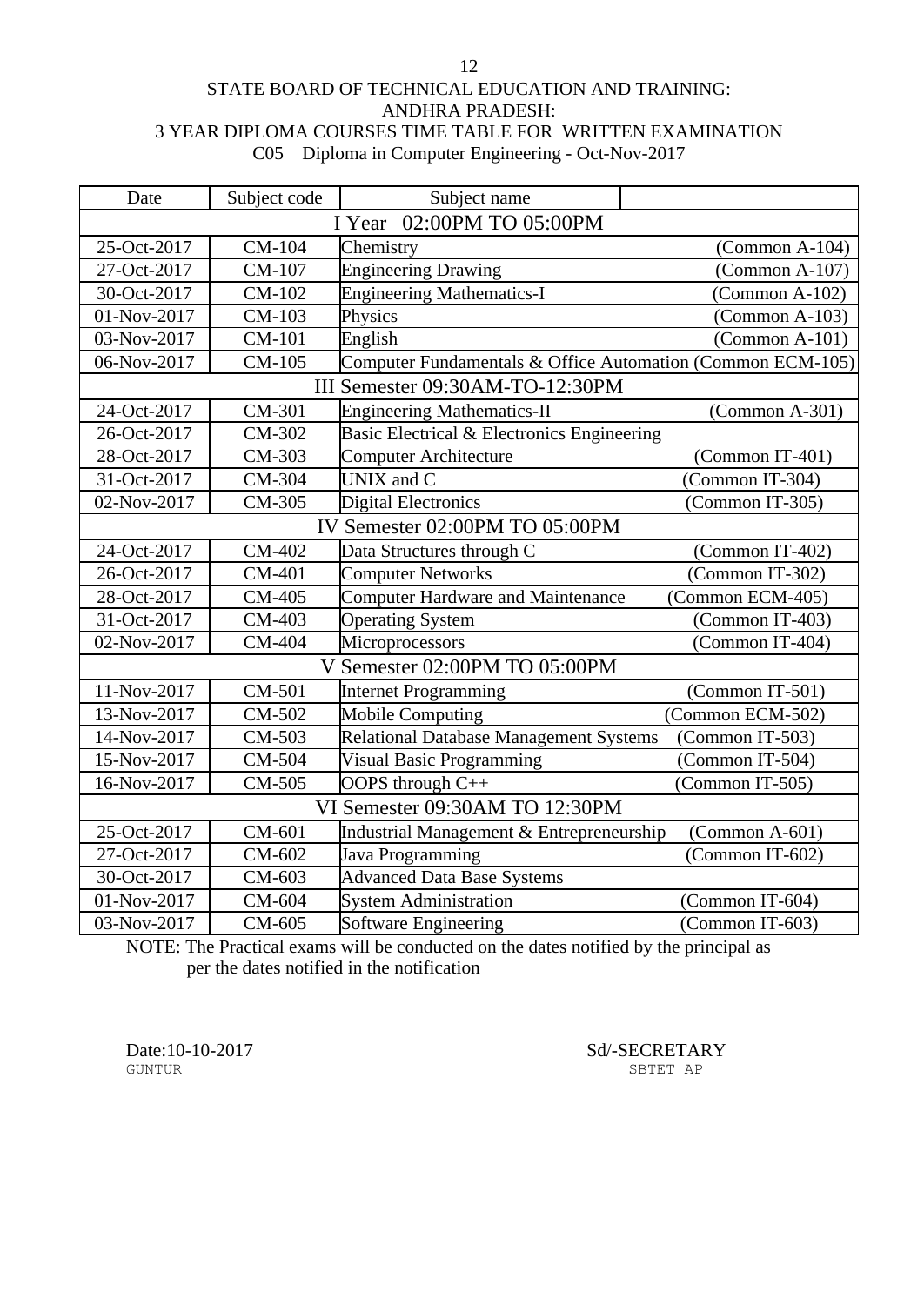### STATE BOARD OF TECHNICAL EDUCATION AND TRAINING: ANDHRA PRADESH 3 YEAR DIPLOMA COURSES TIME TABLE FOR WRITTEN EXAMINATION

C05 Diploma in Electronics and Communication Engineering - Oct-Nov-2017

| Date                      | Subject code                   | Subject name                               |                   |  |
|---------------------------|--------------------------------|--------------------------------------------|-------------------|--|
| I Year 02:00PM TO 05:00PM |                                |                                            |                   |  |
| 25-Oct-2017               | EC-104                         | Chemistry                                  | $(Common A-104)$  |  |
| 27-Oct-2017               | <b>EC-107</b>                  | <b>Engineering Drawing</b>                 | $(Common A-107)$  |  |
| 30-Oct-2017               | EC-102                         | <b>Engineering Mathematics-I</b>           | (Common $A-102$ ) |  |
| 01-Nov-2017               | EC-103                         | Physics                                    | $(Common A-103)$  |  |
| 03-Nov-2017               | EC-101                         | English                                    | (Common A-101)    |  |
| 06-Nov-2017               | <b>EC-105</b>                  | Electronic Components & Devices            |                   |  |
|                           |                                | III Semester 09:30AM-TO-12:30PM            |                   |  |
| 24-Oct-2017               | EC-301                         | <b>Engineering Mathematics-II</b>          | (Common A-301)    |  |
| 26-Oct-2017               | EC-302                         | Electronics Circuits - I                   | (Common AEI-302)  |  |
| 28-Oct-2017               | EC-303                         | <b>Circuit Theory</b>                      | (Common AEI-303)  |  |
| 31-Oct-2017               | EC-304                         | <b>Digital Electronics</b>                 | (Common AEI-304)  |  |
| 02-Nov-2017               | <b>EC-305</b>                  | <b>Analog Communication</b>                |                   |  |
|                           | IV Semester 02:00PM TO 05:00PM |                                            |                   |  |
| 24-Oct-2017               | EC-402                         | <b>Electrical Engineering</b>              | (Common AEI-402)  |  |
| 26-Oct-2017               | EC-403                         | <b>Electronic Circuits-II</b>              | (Common AEI-403)  |  |
| 28-Oct-2017               | EC-401                         | Information Technology & C Language        | $(Common A-401)$  |  |
| 31-Oct-2017               | EC-405                         | Digital Communication                      |                   |  |
| 02-Nov-2017               | <b>EC-404</b>                  | Microcontrollers & Applications            | (Common AEI-503)  |  |
|                           |                                | V Semester 02:00PM TO 05:00PM              |                   |  |
| 11-Nov-2017               | EC-501                         | <b>Electronic Measuring Instruments</b>    | (Common AEI-501)  |  |
| 13-Nov-2017               | EC-503                         | Audio & Video Systems                      |                   |  |
| 14-Nov-2017               | EC-502                         | <b>Power Electronics</b>                   | (Common AEI-502)  |  |
| 15-Nov-2017               | EC-504                         | <b>Computer Hardware</b>                   |                   |  |
| 16-Nov-2017               | EC-505                         | Advanced communication systems             |                   |  |
|                           |                                | VI Semester 09:30AM TO 12:30PM             |                   |  |
| 25-Oct-2017               | EC-601                         | Industrial Management and Entrepreneurship | $(Common A-601)$  |  |
| 27-Oct-2017               | EC-602                         | <b>Industrial Electronics</b>              |                   |  |
| 30-Oct-2017               | EC-603                         | <b>Advanced Microprocessors</b>            |                   |  |
| 01-Nov-2017               | EC-604                         | Data Communication and Computer networks   |                   |  |
| 03-Nov-2017               | EC-605                         | <b>Medical Electronics</b>                 |                   |  |

NOTE: The Practical exams will be conducted on the dates notified by the principal as per the dates notified in the notification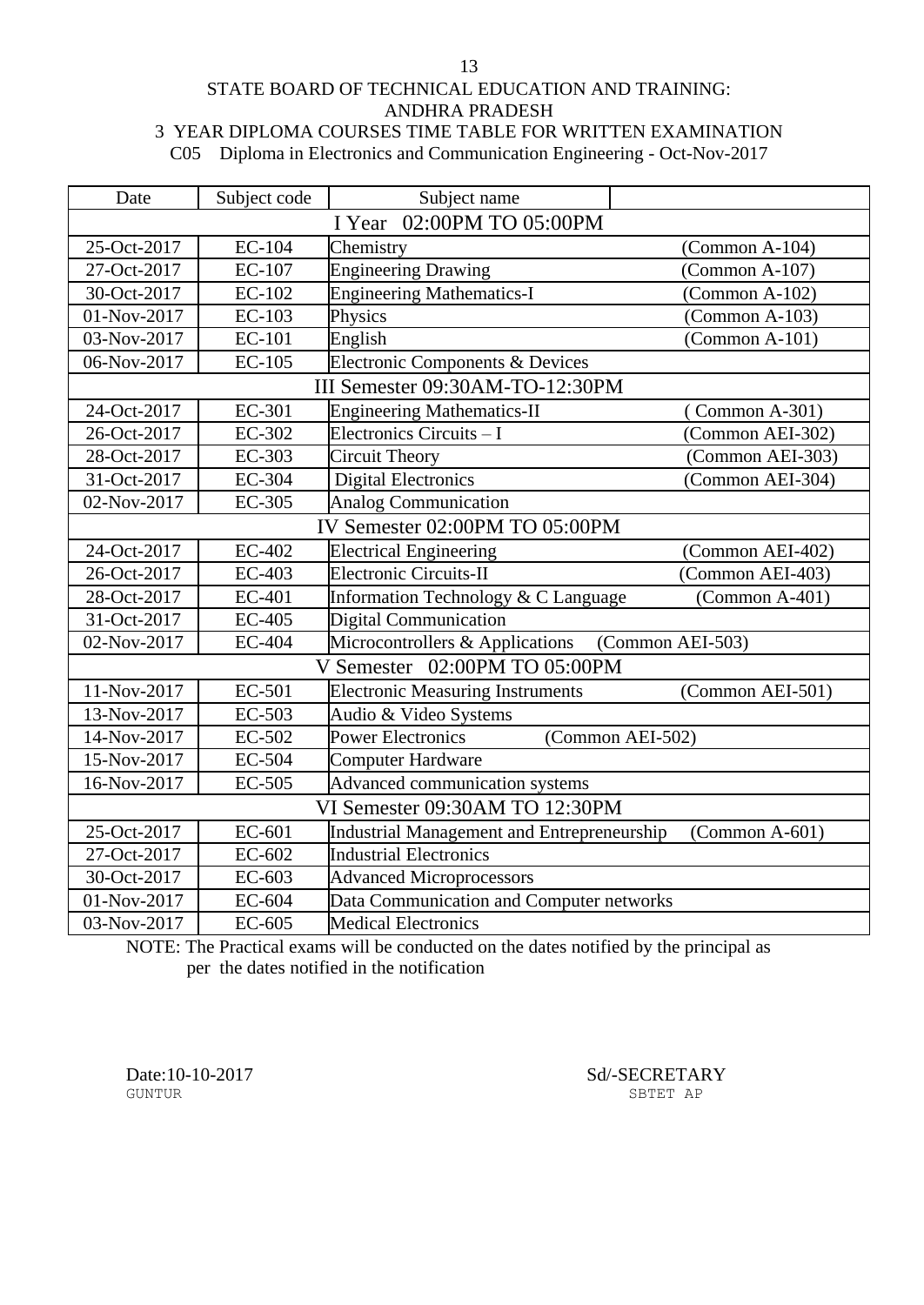STATE BOARD OF TECHNICAL EDUCATION AND TRAINING: ANDHRA PRADESH 3 YEAR DIPLOMA COURSES TIME TABLE FOR WRITTEN EXAMINATION

C05 Diploma in Electronics and Computer Engineering - Oct-Nov-2017

| Date                           | Subject code   | Subject name                                              |                  |
|--------------------------------|----------------|-----------------------------------------------------------|------------------|
| I Year 02:00PM TO 05:00PM      |                |                                                           |                  |
| 25-Oct-2017                    | <b>ECM-104</b> | Chemistry                                                 | $(Common A-104)$ |
| 27-Oct-2017                    | <b>ECM-107</b> | <b>Engineering Drawing</b>                                | $(Common A-107)$ |
| 30-Oct-2017                    | <b>ECM-102</b> | <b>Engineering Mathematics-I</b>                          | $(Common A-102)$ |
| 01-Nov-2017                    | <b>ECM-103</b> | Physics                                                   | $(Common A-103)$ |
| 03-Nov-2017                    | <b>ECM-101</b> | English                                                   | $(Common A-101)$ |
| 06-Nov-2017                    | <b>ECM-105</b> | Computer Fundamentals & Office Automation (Common CM-105) |                  |
|                                |                | III Semester 09:30AM-TO-12:30PM                           |                  |
| 24-Oct-2017                    | <b>ECM-301</b> | <b>Engineering Mathematics-II</b>                         | (Common A-301)   |
| 26-Oct-2017                    | <b>ECM-302</b> | Electronics $-I$                                          |                  |
| 28-Oct-2017                    | <b>ECM-303</b> | Computer Architecture                                     | (Common CM-303)  |
| 31-Oct-2017                    | <b>ECM-304</b> | Unix and C                                                | (Common CM-304)  |
| 02-Nov-2017                    | <b>ECM-305</b> | <b>Digital Electronics</b>                                | (Common CM-305)  |
| IV Semester 02:00PM TO 05:00PM |                |                                                           |                  |
| 24-Oct-2017                    | <b>ECM-402</b> | Electronics $-II$                                         |                  |
| 26-Oct-2017                    | <b>ECM-401</b> | <b>Computer Networks</b>                                  | (Common CM-401)  |
| 28-Oct-2017                    | <b>ECM-405</b> | <b>Computer Hardware and Maintenance</b>                  | (Common CM-405)  |
| 31-Oct-2017                    | <b>ECM-403</b> | <b>Circuit Theory</b>                                     |                  |
| 02-Nov-2017                    | <b>ECM-404</b> | Microprocessors 8085                                      |                  |
|                                |                | V Semester 02:00PM TO 05:00PM                             |                  |
| 03-Nov-2017                    | <b>ECM-504</b> | Software Engineering (Common CM-605) 9:30AM TO 12:30PM    |                  |
| 11-Nov-2017                    | <b>ECM-501</b> | <b>Operating System</b>                                   |                  |
| 13-Nov-2017                    | <b>ECM-502</b> | <b>Mobile Computing</b>                                   | (Common CM-502)  |
| 14-Nov-2017                    | <b>ECM-503</b> | Relational Database Management Systems                    | (Common CM-503)  |
| 16-Nov-2017                    | <b>ECM-505</b> | OOPS through C++                                          | (Common CM-505)  |
|                                |                | VI Semester 09:30AM TO 12:30PM                            |                  |
| 25-Oct-2017                    | <b>ECM-601</b> | Industrial Management and Entrepreneurship                | $(Common A-601)$ |
| 27-Oct-2017                    | <b>ECM-602</b> | Java Programming                                          | (Common CM-602)  |
| 30-Oct-2017                    | <b>ECM-603</b> | <b>Advanced Microprocessors and Interfaces</b>            |                  |
| 01-Nov-2017                    | <b>ECM-604</b> | VLSI design                                               |                  |
| 04-Nov-2017                    | <b>ECM-605</b> | <b>Digital Communication Systems</b>                      |                  |

NOTE: The Practical exams will be conducted on the dates notified by the principal as per the dates notified in the notification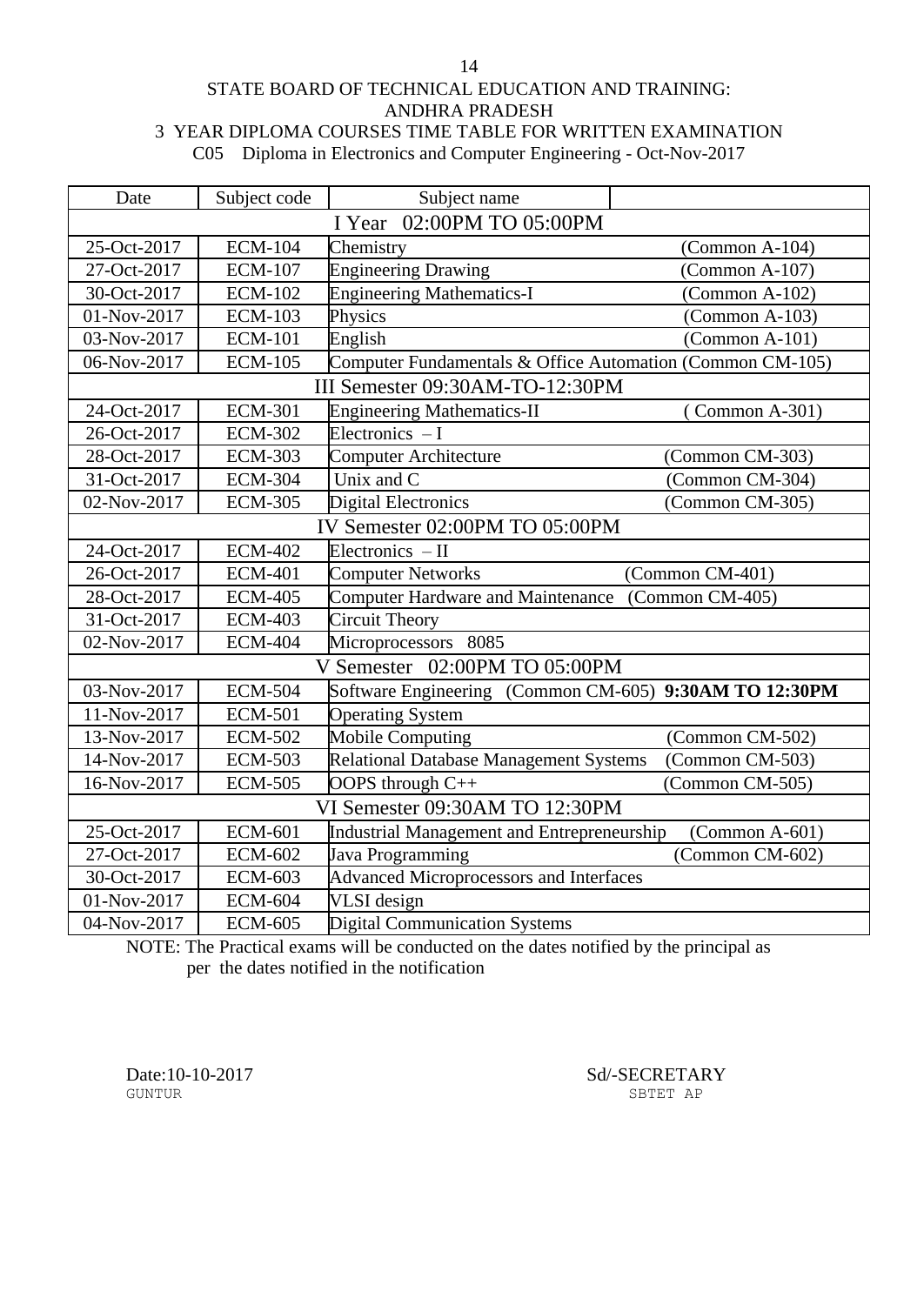### STATE BOARD OF TECHNICAL EDUCATION AND TRAINING: ANDHRA PRADESH 3 YEAR DIPLOMA COURSES TIME TABLE FOR WRITTEN EXAMINATION C05 Diploma in Electrical & Electronics Engineering - Oct-Nov-2017

| Date                      | Subject code | Subject name                                              |                  |
|---------------------------|--------------|-----------------------------------------------------------|------------------|
| I Year 02:00PM TO 05:00PM |              |                                                           |                  |
| 25-Oct-2017               | EE-104       | Chemistry                                                 | $(CommonA-104)$  |
| 27-Oct-2017               | EE-107       | <b>Engineering Drawing</b>                                | $(Common A-107)$ |
| 30-Oct-2017               | EE-102       | <b>Engineering Mathematics-I</b>                          | (Common A-102)   |
| 01-Nov-2017               | EE-103       | Physics                                                   | $(Common A-103)$ |
| 03-Nov-2017               | EE-101       | English                                                   | $(Common A-101)$ |
| 06-Nov-2017               | EE-105       | <b>Elements of Electrical Engineering</b>                 |                  |
|                           |              | III Semester 09:30AM-TO-12:30PM                           |                  |
| 24-Oct-2017               | EE-301       | <b>Engineering Mathematics-II</b>                         | $(Common A-301)$ |
| 26-Oct-2017               | EE-302       | <b>Electrical Circuits</b>                                |                  |
| 28-Oct-2017               | EE-303       | D.C.Machines                                              |                  |
| 31-Oct-2017               | EE-304       | <b>Electrical Measuring Instruments and Batteries</b>     |                  |
| 02-Nov-2017               | EE-305       | $Electronic - I$                                          |                  |
| 04-Nov-2017               | EE-306       | <b>Electrical Engineering Drawing-I</b>                   |                  |
|                           |              | IV Semester 02:00PM TO 05:00PM                            |                  |
| 24-Oct-2017               | EE-402       | <b>General Mechanical Engineering</b>                     |                  |
| 26-Oct-2017               | EE-403       | A.C. Machines-I                                           |                  |
| 28-Oct-2017               | EE-401       | Information Technology & C language                       | $(Common A-401)$ |
| 31-Oct-2017               | EE-404       | Power System-I (Generation)                               |                  |
| 02-Nov-2017               | EE-405       | Electronics - II                                          |                  |
|                           |              | V Semester 02:00PM TO 05:00PM                             |                  |
| 11-Nov-2017               | EE-501       | <b>Electrical Installation and Estimation</b>             |                  |
| 13-Nov-2017               | EE-502       | <b>Electrical Utilisation and Traction</b>                |                  |
| 14-Nov-2017               | EE-503       | A.C. Machines - II                                        |                  |
| 15-Nov-2017               | EE-504       | Power System- II (Transmission & Distribution)            |                  |
| 16-Nov-2017               | EE-505       | <b>Digital Electronics</b>                                |                  |
| 17-Nov-2017               | EE-506       | <b>Electrical Engineering Drawing-II</b>                  |                  |
|                           |              | VI Semester 09:30AM TO 12:30PM                            |                  |
| 25-Oct-2017               | EE-601       | Industrial Management and Entrepreneurship (Common A-601) |                  |
| 27-Oct-2017               | EE-603       | <b>Industrial Drives and Automation</b>                   |                  |
| 30-Oct-2017               | EE-604       | Power System-III (Switchgear and Protection)              |                  |
| 01-Nov-2017               | EE-605       | Micro controller and Applications                         |                  |
| 03-Nov-2017               | EE-602       | <b>Power Electronics</b>                                  |                  |

NOTE: The Practical exams will be conducted on the dates notified by the principal as per the dates notified in the notification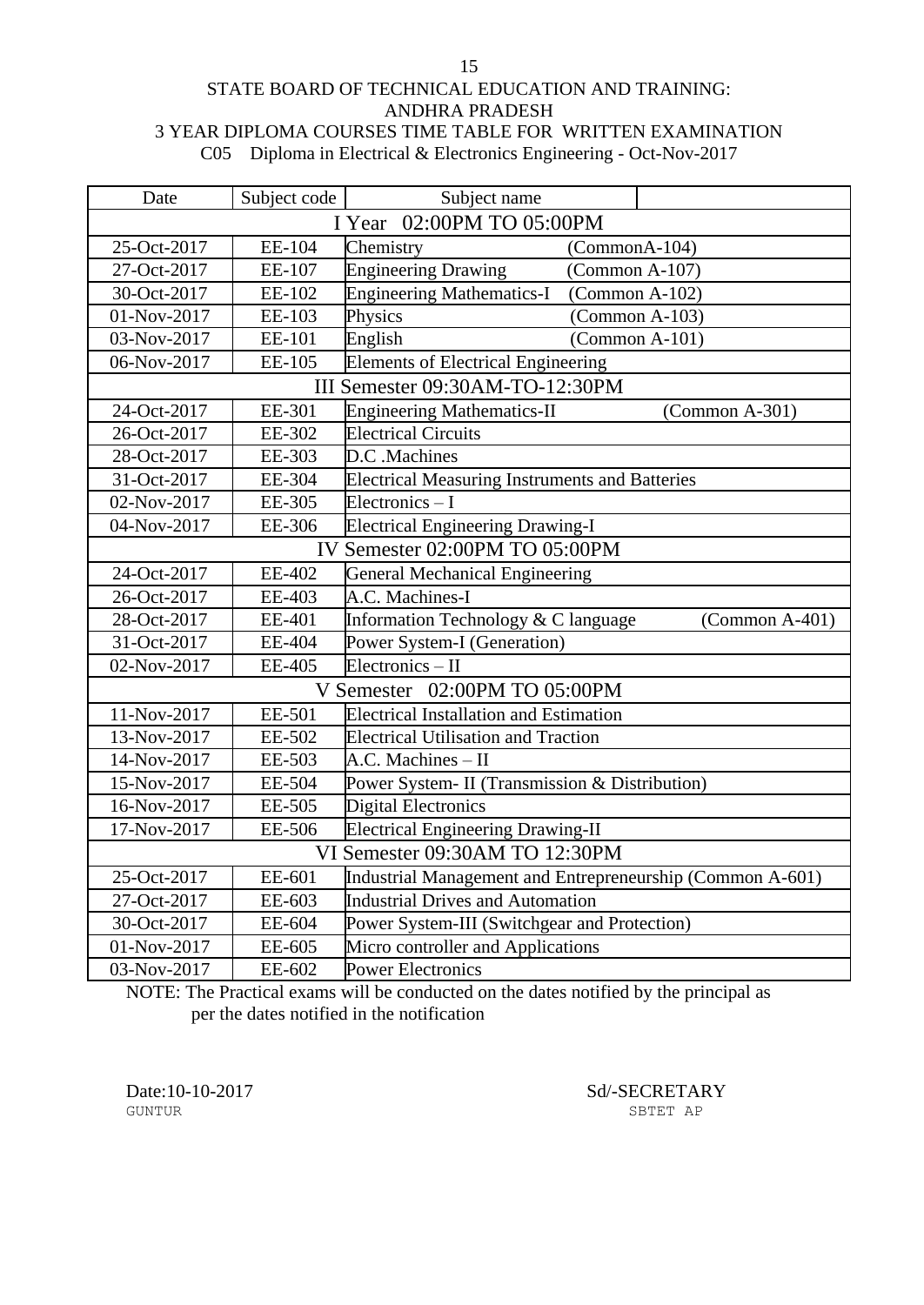#### STATE BOARD OF TECHNICAL EDUCATION AND TRAINING: ANDHRA PRADESH 3 YEAR DIPLOMA COURSES TIME TABLE FOR WRITTEN EXAMINATION C05 Diploma in Garment Technology - Oct-Nov-2017

| Date                          | Subject code                   | Subject name                                         |  |  |
|-------------------------------|--------------------------------|------------------------------------------------------|--|--|
| 02:00PM TO 05:00PM<br>I Year  |                                |                                                      |  |  |
| 27-Oct-2017                   | GT-102                         | Textile Science                                      |  |  |
| 30-Oct-2017                   | GT-103                         | <b>Garment Construction-I</b>                        |  |  |
| 01-Nov-2017                   | GT-104                         | <b>Care of Textile Fabrics</b>                       |  |  |
| 03-Nov-2017                   | GT-101                         | English<br>$(Common A - 101)$                        |  |  |
|                               |                                | III Semester 09:30AM-TO-12:30PM                      |  |  |
| 24-Oct-2017                   | GT-301                         | Fashion Designing-I.                                 |  |  |
| 26-Oct-2017                   | GT-302                         | Technology of Textile Dyeing and Printing-I          |  |  |
| 28-Oct-2017                   | GT-303                         | <b>Garment Construction-II</b>                       |  |  |
|                               | IV Semester 02:00PM TO 05:00PM |                                                      |  |  |
| 24-Oct-2017                   | GT-401                         | <b>Computer Studies</b>                              |  |  |
| 26-Oct-2017                   | GT-402                         | Technology of Textile Dyeing and Printing-II         |  |  |
| 28-Oct-2017                   | GT-403                         | <b>Garment Construction-III</b>                      |  |  |
|                               |                                | V Semester 02:00PM TO 05:00PM                        |  |  |
| 11-Nov-2017                   | GT-501                         | Management And Entrepreneurship in Garment Industry. |  |  |
| 13-Nov-2017                   | GT-502                         | <b>Study of Garment Industry-I</b>                   |  |  |
| 14-Nov-2017                   | GT-503                         | <b>Traditional Indian Textiles and Costumes.</b>     |  |  |
| VI Semester 09:30AM TO12:30PM |                                |                                                      |  |  |
| 25-Oct-2017                   | GT-601                         | Apparel Marketing & Merchandising.                   |  |  |
| 27-Oct-2017                   | GT-602                         | Study of Garment Industry-II.                        |  |  |
| 30-Oct-2017                   | GT-603                         | <b>Fashion Designing-II</b>                          |  |  |

NOTE: The Practical exams will be conducted on the dates notified by the principal as per the dates notified in the notification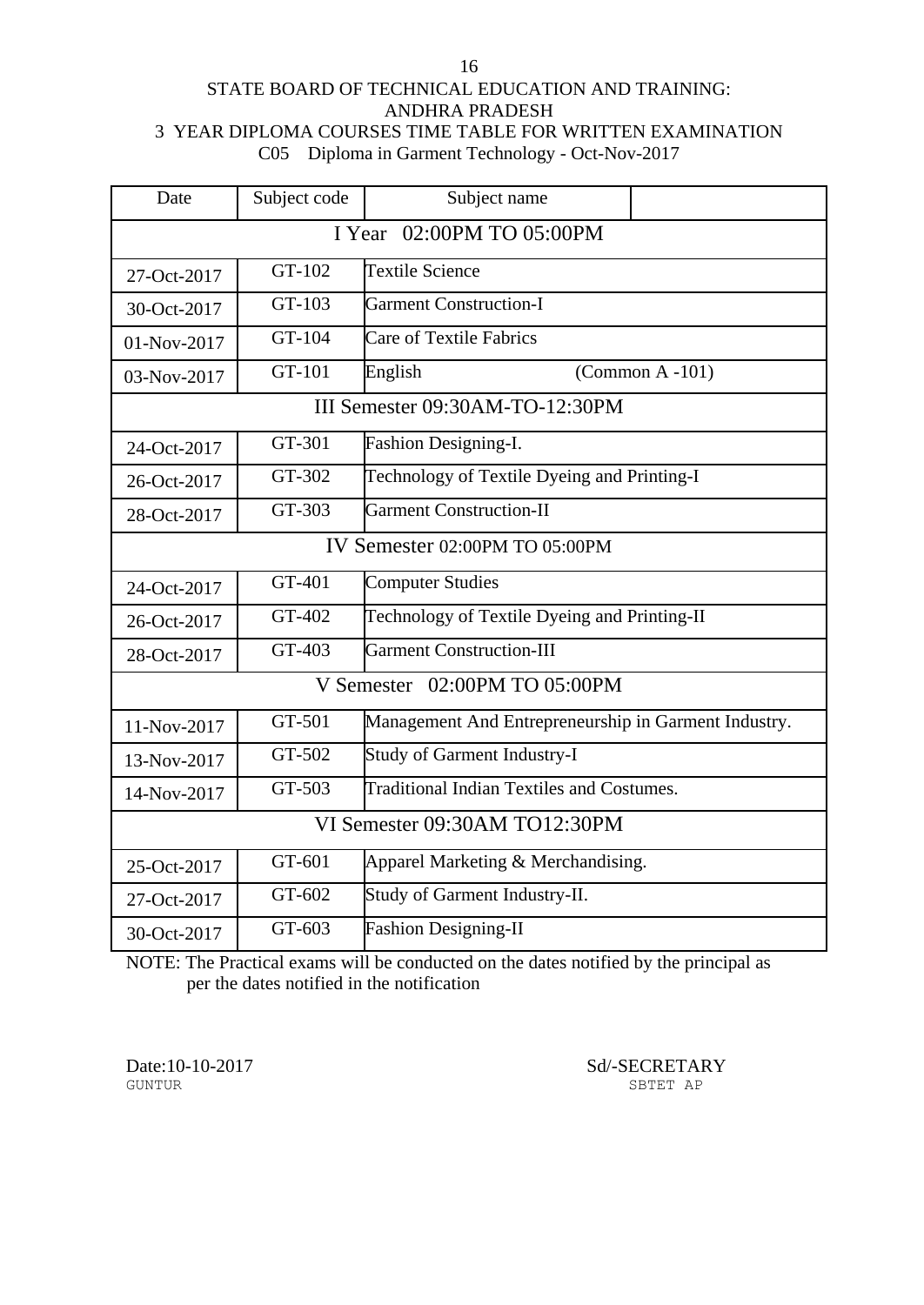### STATE BOARD OF TECHNICAL EDUCATION AND TRAINING: ANDHRA PRADESH 3 YEAR DIPLOMA COURSES TIME TABLE FOR WRITTEN EXAMINATION

C05 Diploma in Hotel Management and Catering Technology - Oct-Nov-2017

| Date        | Subject code                 | Subject name                                   |  |  |  |
|-------------|------------------------------|------------------------------------------------|--|--|--|
|             | 02:00PM TO 05:00PM<br>I Year |                                                |  |  |  |
| 25-Oct-2017 | <b>HMCT-101</b>              | <b>Food Production-I</b>                       |  |  |  |
| 27-Oct-2017 | <b>HMCT-102</b>              | Food & Beverage Service-I                      |  |  |  |
| 30-Oct-2017 | HMCT-103                     | <b>Front Office Operations</b>                 |  |  |  |
| 01-Nov-2017 | HMCT-104                     | Accommodation Operation & Hotel Engineering-I  |  |  |  |
| 03-Nov-2017 | HMCT-105                     | <b>Nutrition &amp; Food Science</b>            |  |  |  |
| 06-Nov-2017 | HMCT-106                     | Communication                                  |  |  |  |
|             |                              | III Semester 09:30AM-TO-12:30PM                |  |  |  |
| 24-Oct-2017 | HMCT-301                     | <b>Food Production-II</b>                      |  |  |  |
| 26-Oct-2017 | HMCT-302                     | Food & Beverage Service-II                     |  |  |  |
| 28-Oct-2017 | HMCT-303                     | <b>Front Office Management</b>                 |  |  |  |
| 31-Oct-2017 | HMCT-304                     | <b>Hotel Accounts</b>                          |  |  |  |
| 02-Nov-2017 | HMCT-305                     | Human Resource Management                      |  |  |  |
|             |                              | IV Semester 02:00PM TO 05:00PM                 |  |  |  |
| 24-Oct-2017 | HMCT-401                     | <b>Food Production-III</b>                     |  |  |  |
| 26-Oct-2017 | HMCT-402                     | Accommodation Operation & Hotel Engineering-II |  |  |  |
| 28-Oct-2017 | HMCT-403                     | <b>Computer Applications</b>                   |  |  |  |
| 31-Oct-2017 | HMCT-404                     | Food & Beverage Management                     |  |  |  |
| 02-Nov-2017 | HMCT-405                     | <b>Financial Management</b>                    |  |  |  |
|             |                              | VI Semester 09:30AM TO 12:30PM                 |  |  |  |
| 25-Oct-2017 | HMCT-601                     | <b>Food Production-IV</b>                      |  |  |  |
| 27-Oct-2017 | HMCT-602                     | Food & Beverage Service-III                    |  |  |  |
| 30-Oct-2017 | HMCT-603                     | Tourism & Travel Management                    |  |  |  |
| 01-Nov-2017 | HMCT-604                     | Sales & Marketing                              |  |  |  |
| 03-Nov-2017 | HMCT-605                     | <b>Hotel Law</b>                               |  |  |  |

NOTE: The Practical exams will be conducted on the dates notified by the principal as per the dates notified in the notification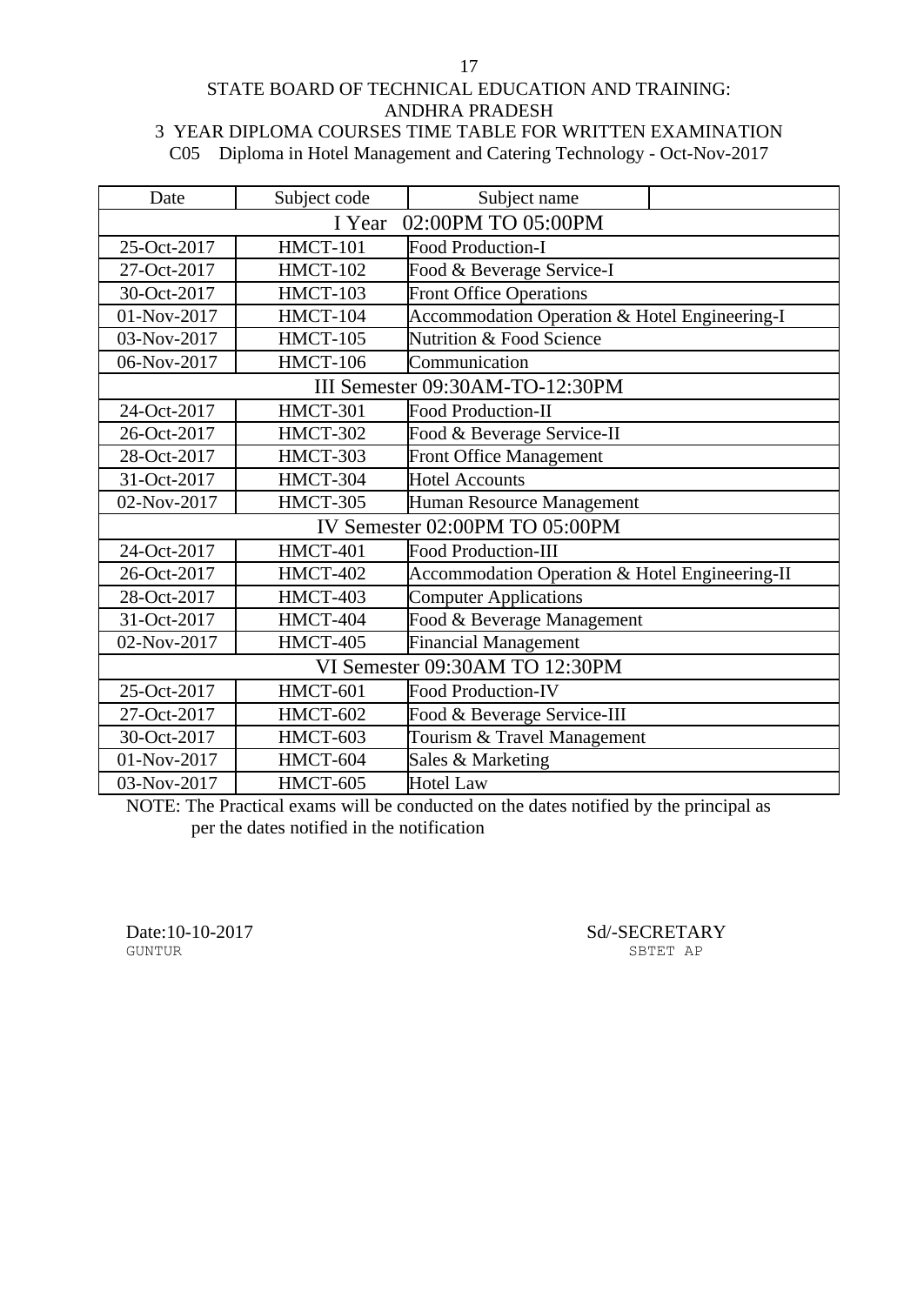STATE BOARD OF TECHNICAL EDUCATION AND TRAINING: ANDHRA PRADESH: 3 YEAR DIPLOMA COURSES TIME TABLE FOR WRITTEN EXAMINATION C05 Diploma in Information Technology - Oct-Nov-2017

| Date                         | Subject code | Subject name                                           |                                                            |
|------------------------------|--------------|--------------------------------------------------------|------------------------------------------------------------|
| 02:00PM TO 05:00PM<br>I Year |              |                                                        |                                                            |
| 25-Oct-2017                  | $IT-104$     | Chemistry                                              | $(Common A-104)$                                           |
| 27-Oct-2017                  | $IT-107$     | <b>Engineering Drawing</b>                             | $(Common A-107)$                                           |
| 30-Oct-2017                  | $IT-102$     | Engineering Mathematics - I                            | (Common A-102)                                             |
| 01-Nov-2017                  | $IT-103$     | Physics                                                | $(Common A-103)$                                           |
| 03-Nov-2017                  | $IT-101$     | English                                                | $(Common A-101)$                                           |
| 06-Nov-2017                  | $IT-105$     | Computer Fundamentals & Office Automation              |                                                            |
|                              |              | III Semester 09:30AM-TO-12:30PM                        |                                                            |
| 24-Oct-2017                  | IT-301       | <b>Engineering Mathematics - II</b>                    | $(Common A-301)$                                           |
| 26-Oct-2017                  | IT-302       | Computer Networks (Common CM-401) 2:00PM TO 05:00PM    |                                                            |
| 28-Oct-2017                  | IT-303       | <b>Multimedia Basics</b>                               | (2:00PM TO 05:00PM)                                        |
| 31-Oct-2017                  | IT-304       | UNIX and C                                             | (Common CM-304)                                            |
| 02-Nov-2017                  | IT-305       | <b>Digital Electronics</b>                             | (Common CM -305)                                           |
|                              |              | IV Semester 02:00PM TO 05:00PM                         |                                                            |
| 24-Oct-2017                  | IT-402       | Data Structures Through C                              | (Common CM-402)                                            |
| 26-Oct-2017                  | IT-405       | <b>Computer Graphics</b>                               | 9:30AM-TO-12:30PM                                          |
| 28-Oct-2017                  | $IT-401$     |                                                        | Computer Architecture (Common CM - 303) 9:30AM-TO-12:30PM) |
| 31-Oct-2017                  | IT-403       | <b>Operating Systems</b>                               | (Common CM-403)                                            |
| 02-Nov-2017                  | IT-404       | Microprocessors                                        | (Common CM-404)                                            |
|                              |              | V Semester 02:00PM TO 05:00PM                          |                                                            |
| 11-Nov-2017                  | $IT-501$     | <b>Internet Programming</b>                            | (Common CM-501)                                            |
| 13-Nov-2017                  | IT-502       | E-Commerce                                             |                                                            |
| 14-Nov-2017                  | $IT-503$     | Relational Database Management Systems (Common CM-503) |                                                            |
| 15-Nov-2017                  | IT-504       | <b>Visual Basic Programming</b>                        | (Common CM-504)                                            |
| 16-Nov-2017                  | $IT-505$     | OOPS through C++                                       | (Common CM -505)                                           |
|                              |              | VI Semester 09:30AM TO 12:30PM                         |                                                            |
| 25-Oct-2017                  | $IT-601$     | Industrial Management & Entrepreneurship               | $(Common A-601)$                                           |
| 27-Oct-2017                  | IT-602       | JAVA programming                                       | (Common CM-602)                                            |
| 30-Oct-2017                  | IT-605       | Internet Working with TCP/IP                           |                                                            |
| 01-Nov-2017                  | IT-604       | <b>Systems Administration</b>                          | (Common CM-604)                                            |
| 03-Nov-2017                  | $IT-603$     | Software Engineering                                   | (Common CM-605)                                            |

NOTE: The Practical exams will be conducted on the dates notified by the principal as per the dates notified in the notification

Date:10-10-2017 Sd/-SECRETARY SUNTUR SETT AP SBTET AP

18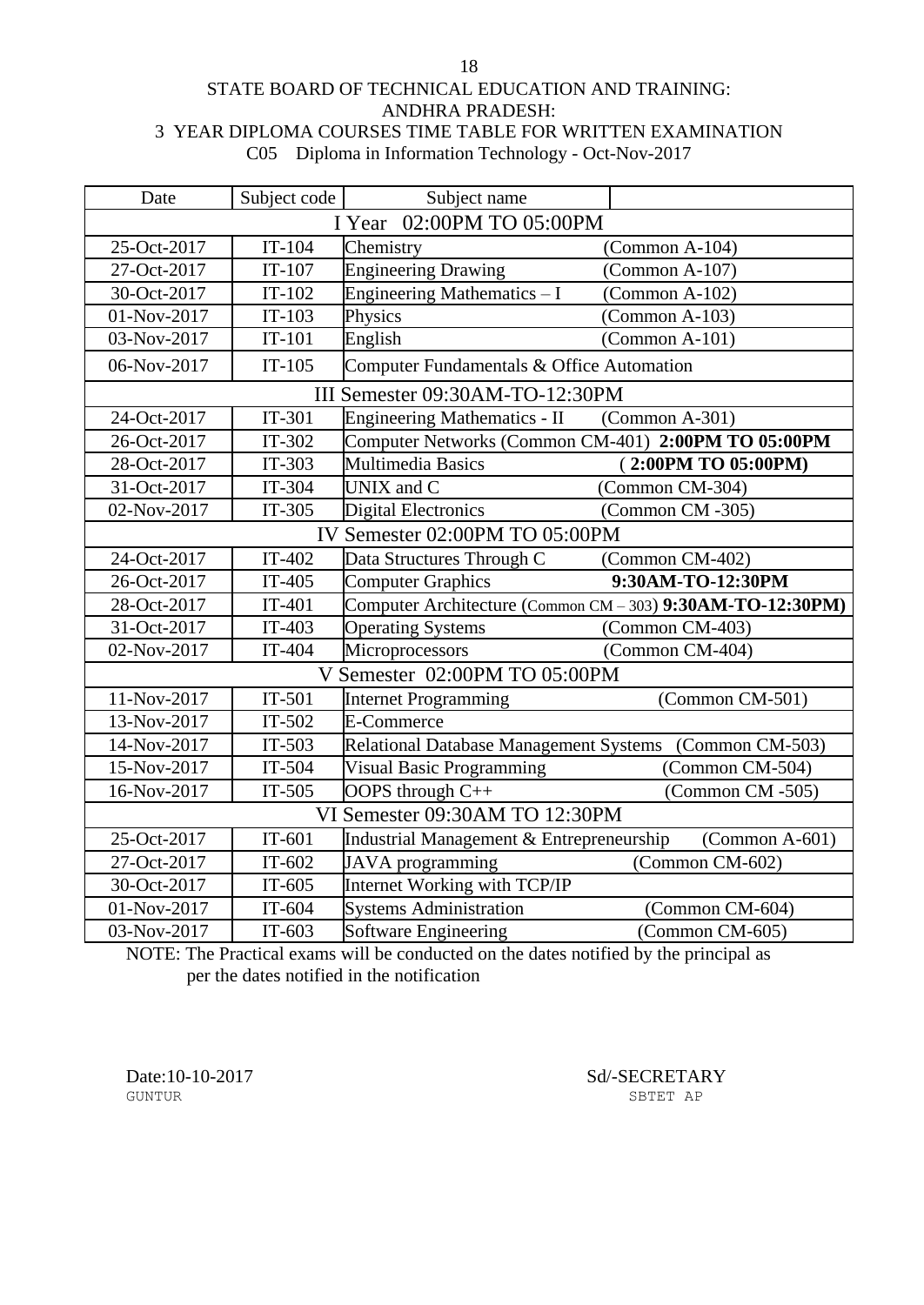#### STATE BOARD OF TECHNICAL EDUCATION AND TRAINING: ANDHRA PRADESH: 3 YEAR DIPLOMA COURSES TIME TABLE FOR WRITTEN EXAMINATION C05 Diploma in Mechanical Engineering - Oct-Nov-2017

19

| Date                         | Subject code                   | Subject name                                        |                          |  |
|------------------------------|--------------------------------|-----------------------------------------------------|--------------------------|--|
| 02:00PM TO 05:00PM<br>I Year |                                |                                                     |                          |  |
| 25-Oct-2017                  | M-104                          | Chemistry                                           | (Common A-104)           |  |
| 27-Oct-2017                  | M-107                          | <b>Engineering Drawing</b>                          | (Common A-107)           |  |
| 30-Oct-2017                  | $M-102$                        | <b>Engineering Mathematics-I</b>                    | (Common A-102)           |  |
| 01-Nov-2017                  | M-103                          | Physics                                             | $(Common A-103)$         |  |
| 03-Nov-2017                  | M-101                          | English                                             | $(Common A-101)$         |  |
| 06-Nov-2017                  | $M-105$                        | <b>Workshop Technology</b>                          | $(Common-SM-105)$        |  |
|                              |                                | III Semester 09:30AM-TO-12:30PM                     |                          |  |
| 24-Oct-2017                  | M-301                          | <b>Engineering Mathematics-II</b>                   | $(Common A-301)$         |  |
| 26-Oct-2017                  | M-302                          | <b>Engineering Mechanics</b>                        | (Common SM-302)          |  |
| 28-Oct-2017                  | M-303                          | <b>Electrical Engineering and Basic Electronics</b> | (Common SM-303)          |  |
| 31-Oct-2017                  | M-304                          | Thermal Engineering-I                               | (Common SM-304)          |  |
| 02-Nov-2017                  | M-305                          | Manufacturing Technology-I                          | (Common SM-305)          |  |
| 04-Nov-2017                  | M-306                          | <b>Machine Drawing</b>                              | (Common SM/MET-306)      |  |
|                              | IV Semester 02:00PM TO 05:00PM |                                                     |                          |  |
| 24-Oct-2017                  | M-402                          | <b>Strength of Materials</b>                        | (Common SM-402)          |  |
| 26-Oct-2017                  | M-403                          | <b>Engineering Materials</b>                        |                          |  |
| 28-Oct-2017                  | M-401                          | Information Technology and C Language               | $(Common A-401)$         |  |
| 31-Oct-2017                  | M-404                          | <b>Thermal Engineering-II</b>                       |                          |  |
| 02-Nov-2017                  | M-405                          | Hydraulics and Hydraulic Machinery                  |                          |  |
|                              |                                | V Semester 02:00PM TO 05:00PM                       |                          |  |
| 11-Nov-2017                  | M-501                          | Refrigeration and Air conditioning                  | (Common SM-705)          |  |
| 13-Nov-2017                  | M-502                          | Design of Machine Elements                          | (Common SM-704)          |  |
| 14-Nov-2017                  | M-503                          | <b>Fluid Power Systems</b>                          |                          |  |
| 15-Nov-2017                  | M-504                          | <b>Energy Sources and Power plant Engineering</b>   |                          |  |
| 16-Nov-2017                  | M-505                          | Manufacturing Technology-II                         | (Common SM-403)          |  |
| 17-Nov-2017                  | M-506                          | <b>Production Drawing</b>                           | (Common SM-707)          |  |
|                              |                                | VI Semester 09:30AM TO 12:30PM                      |                          |  |
| 25-Oct-2017                  | M-601                          | Industrial Management and Entrepreneurship          | $(Common A-601)$         |  |
| 27-Oct-2017                  | M-602                          | <b>Industrial Engineering</b>                       |                          |  |
| 30-Oct-2017                  | M-603                          | <b>Estimating and Costing</b>                       |                          |  |
| 01-Nov-2017                  | M-604                          | Automobile Engineering                              | (Common SM-703)          |  |
| 03-Nov-2017                  | M-605                          | CAD/CAM                                             | $\Gamma$ (Common SM-706) |  |

NOTE: The Practical exams will be conducted on the dates notified by the principal as per the dates notified in the notification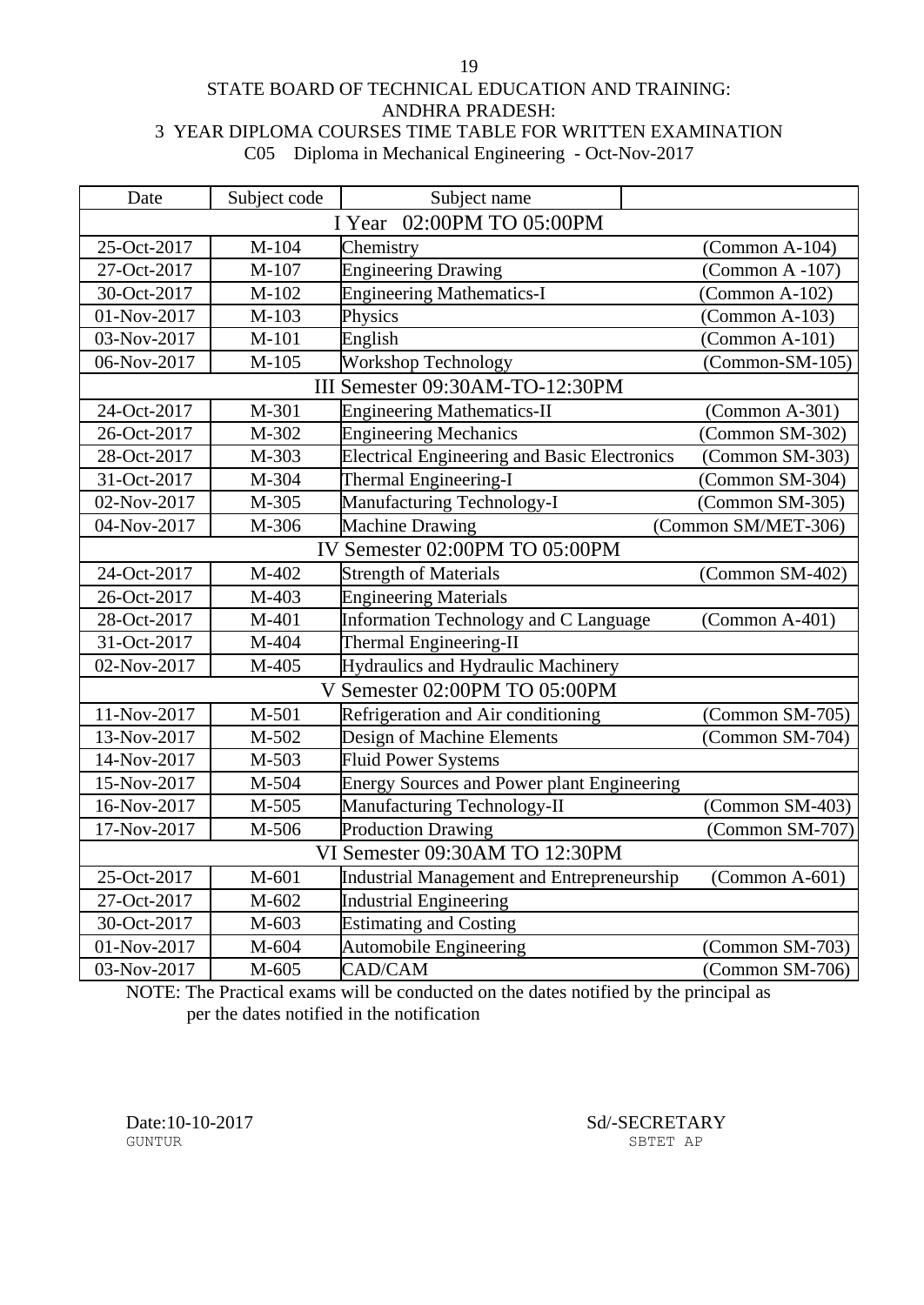STATE BOARD OF TECHNICAL EDUCATION AND TRAINING: ANDHRA PRADESH 3 1/2 YEAR DIPLOMA COURSES TIME TABLE FORWRITTEN EXAMINATION C05 Diploma in Metallurgical Engineering - Oct-Nov-2017

| Date        | Subject code                 | Subject name                                            |  |  |
|-------------|------------------------------|---------------------------------------------------------|--|--|
|             | 02:00PM TO 05:00PM<br>I Year |                                                         |  |  |
| 25-Oct-2017 | <b>MET-104</b>               | Chemistry<br>(Common A-104)                             |  |  |
| 27-Oct-2017 | <b>MET-107</b>               | <b>Engineering Drawing</b><br>$(Common A-107)$          |  |  |
| 30-Oct-2017 | <b>MET-102</b>               | <b>Engineering Mathematics - I</b><br>$(Common A-102)$  |  |  |
| 01-Nov-2017 | <b>MET-103</b>               | Physics<br>$(Common A-103)$                             |  |  |
| 03-Nov-2017 | <b>MET-101</b>               | English<br>$(Common A-101)$                             |  |  |
| 06-Nov-2017 | <b>MET-105</b>               | <b>Electrical Technology</b>                            |  |  |
| 08-Nov-2017 | <b>MET-106</b>               | <b>Elementary Principles of Metallurgy</b>              |  |  |
|             |                              | III Semester 09:30AM-TO-12:30PM                         |  |  |
| 24-Oct-2017 | <b>MET-301</b>               | <b>Engineering Mathematics - II</b><br>$(Common A-301)$ |  |  |
| 26-Oct-2017 | <b>MET-302</b>               | Fuels, Refractories & Pyrometry                         |  |  |
| 28-Oct-2017 | <b>MET-303</b>               | Metallurgical Thermodynamics                            |  |  |
| 31-Oct-2017 | <b>MET-304</b>               | Physical Metallurgy                                     |  |  |
| 02-Nov-2017 | <b>MET-305</b>               | <b>Iron Making</b>                                      |  |  |
| 04-Nov-2017 | <b>MET-306</b>               | <b>Machine Drawing</b><br>(Common M/SM-306)             |  |  |
|             |                              | IV Semester 02:00PM TO 05:00PM                          |  |  |
| 24-Oct-2017 | <b>MET-402</b>               | <b>Heat Treatment Technology</b>                        |  |  |
| 26-Oct-2017 | <b>MET-403</b>               | <b>Steel Making</b>                                     |  |  |
| 28-Oct-2017 | <b>MET-401</b>               | Information Technology & C Language<br>$(Common A-401)$ |  |  |
| 31-Oct-2017 | <b>MET-404</b>               | <b>Material Testing</b>                                 |  |  |
| 02-Nov-2017 | <b>MET-405</b>               | Foundry Technology                                      |  |  |
|             |                              | VII Semester 09:30AM TO 12:30PM                         |  |  |
| 25-Oct-2017 | <b>MET-701</b>               | Industrial Management & Entrepreneurship (Common A-601) |  |  |
| 27-Oct-2017 | <b>MET-702</b>               | Mechanical Metallurgy                                   |  |  |
| 30-Oct-2017 | <b>MET-703</b>               | Non Ferrous Extractive Metallurgy                       |  |  |
| 01-Nov-2017 | <b>MET-704</b>               | <b>Metal costing Techniques</b>                         |  |  |
| 03-Nov-2017 | <b>MET-705</b>               | Welding Technology/Metal Joining Techniques             |  |  |

NOTE: The Practical exams will be conducted on the dates notified by the principal as per the dates notified in the notification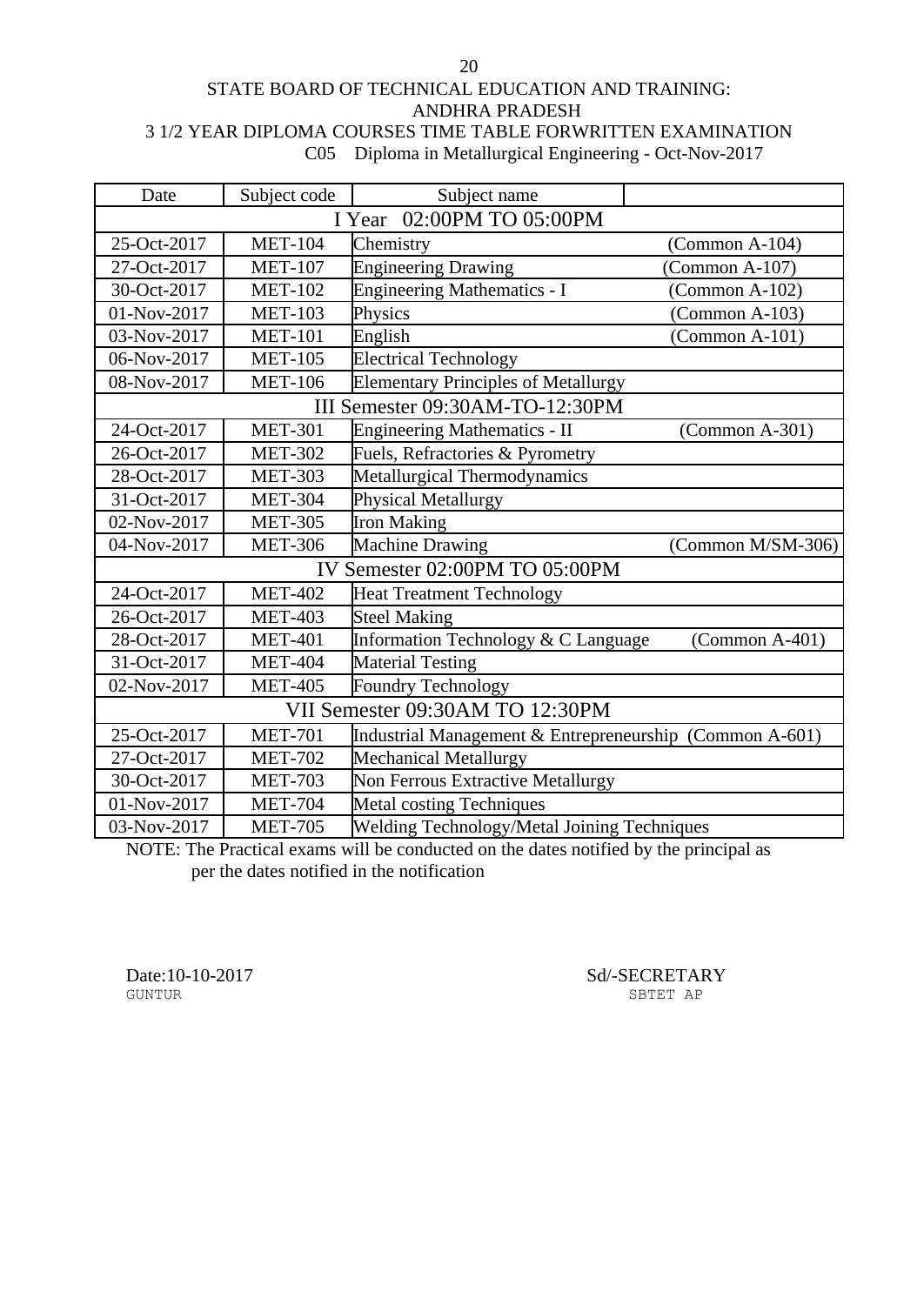### STATE BOARD OF TECHNICAL EDUCATION AND TRAINING: ANDHRA PRADESH: 3 YEAR DIPLOMA COURSES TIME TABLE FOR WRITTEN EXAMINATION C05 Diploma in Mining Engineering - Oct-Nov-2017

21

| Date                         | Subject code                   | Subject name                             |                  |  |
|------------------------------|--------------------------------|------------------------------------------|------------------|--|
| 02:00PM TO 05:00PM<br>I Year |                                |                                          |                  |  |
| 25-Oct-2017                  | <b>MNG-104</b>                 | Chemistry                                | (Common A-104)   |  |
| 27-Oct-2017                  | <b>MNG-107</b>                 | <b>Engineering Drawing</b>               | $(Common A-107)$ |  |
| 30-Oct-2017                  | <b>MNG-102</b>                 | <b>Engineering Mathematics-I</b>         | $(Common A-102)$ |  |
| 01-Nov-2017                  | <b>MNG-103</b>                 | Physics                                  | $(Common A-103)$ |  |
| 03-Nov-2017                  | <b>MNG-101</b>                 | English                                  | $(Common A-101)$ |  |
| 06-Nov-2017                  | <b>MNG-105</b>                 | <b>Elements of Mining</b>                |                  |  |
| 08-Nov-2017                  | <b>MNG-106</b>                 | Mining Geology-I                         |                  |  |
|                              |                                | III Semester 09:30AM-TO-12:30PM          |                  |  |
| 24-Oct-2017                  | <b>MNG-301</b>                 | <b>Engineering Mathematics—II</b>        | $(Common A-301)$ |  |
| 26-Oct-2017                  | <b>MNG-302</b>                 | <b>Basic Electrical Engineering</b>      |                  |  |
| 28-Oct-2017                  | <b>MNG-303</b>                 | Methods of Working Coal-I                |                  |  |
| 31-Oct-2017                  | <b>MNG-304</b>                 | Mining Geology-II                        |                  |  |
| 02-Nov-2017                  | <b>MNG-305</b>                 | Mine Surveying-I                         |                  |  |
|                              |                                | IV Semester 02:00PM TO 05:00PM           |                  |  |
| 24-Oct-2017                  | <b>MNG-402</b>                 | <b>Basic Mechanical Engineering</b>      |                  |  |
| 26-Oct-2017                  | <b>MNG-403</b>                 | Methods of Working Coal-II               |                  |  |
| 28-Oct-2017                  | <b>MNG-401</b>                 | Information Technology & C Language      | $(Common A-401)$ |  |
| 31-Oct-2017                  | <b>MNG-404</b>                 | Methods of Working Metal-I               |                  |  |
| 02-Nov-2017                  | <b>MNG-405</b>                 | Mine Surveying-II                        |                  |  |
|                              |                                | V Semester 02:00PM TO 05:00PM            |                  |  |
| 11-Nov-2017                  | <b>MNG-501</b>                 | Mine Environmental Engineering-I         |                  |  |
| 13-Nov-2017                  | <b>MNG-502</b>                 | Mining Machinery-I                       |                  |  |
| 14-Nov-2017                  | <b>MNG-503</b>                 | <b>Rock Mechanics and Strata Control</b> |                  |  |
| 15-Nov-2017                  | <b>MNG-504</b>                 | Methods of Working-Metal-II              |                  |  |
| 16-Nov-2017                  | <b>MNG-505</b>                 | Mine Surveying-III                       |                  |  |
|                              | VI Semester 09:30AM TO 12:30PM |                                          |                  |  |
| 25-Oct-2017                  | <b>MNG-601</b>                 | Mine Environmental Engineering-II        |                  |  |
| 27-Oct-2017                  | <b>MNG-602</b>                 | Mining Machinery-II                      |                  |  |
| 30-Oct-2017                  | <b>MNG-603</b>                 | <b>Open Cast Mining</b>                  |                  |  |
| 01-Nov-2017                  | <b>MNG-604</b>                 | Mining Legislation and General Safety    |                  |  |
| 03-Nov-2017                  | <b>MNG-605</b>                 | Mine Management & Entrepreneurship       |                  |  |

NOTE The Practical exams will be conducted on the dates notified by the principal as per the dates notified in the notification

Date:10-10-2017 Sd/-SECRETARY SECRETARY SETTLE SBTET AP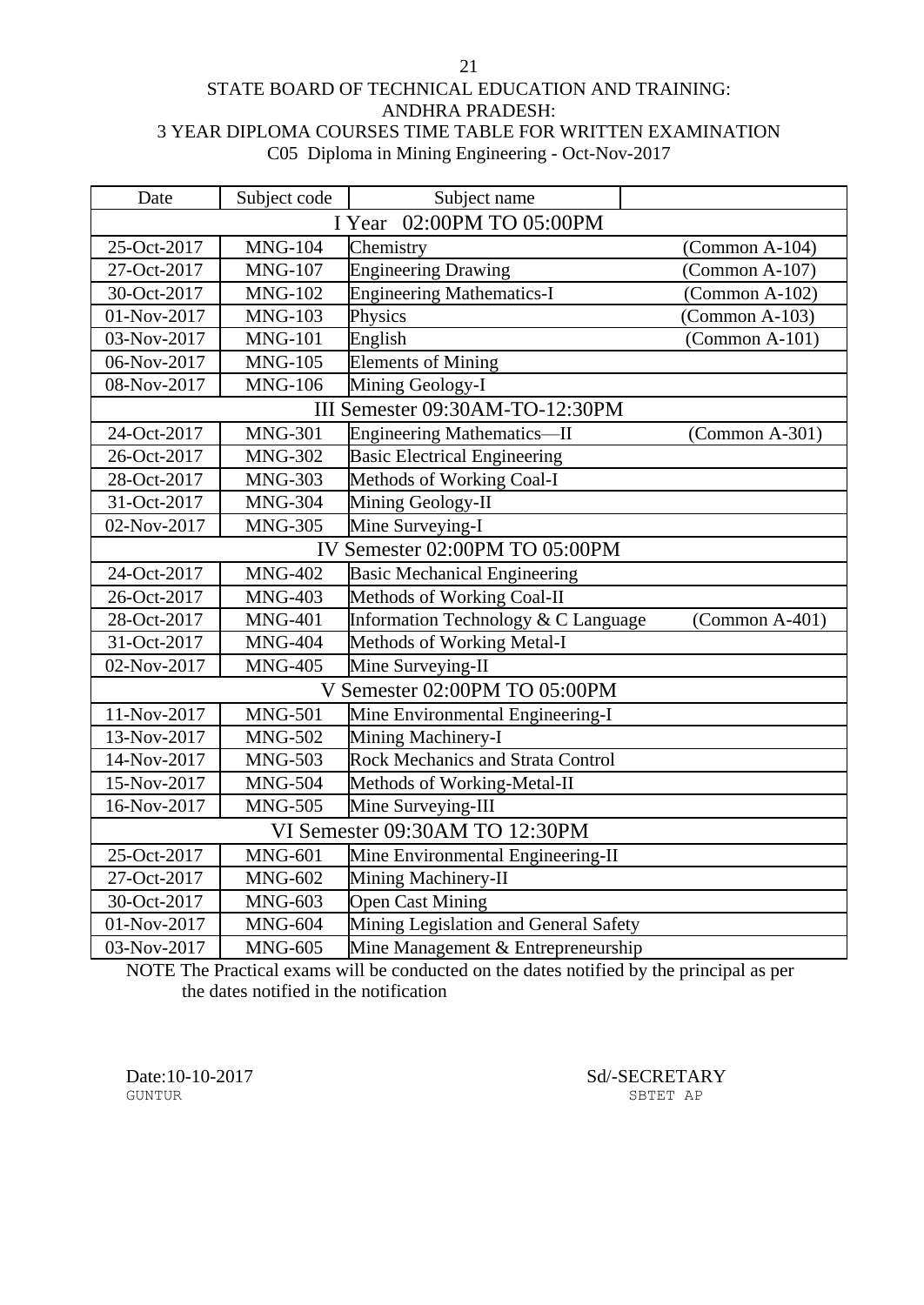#### 22 STATE BOARD OF TECHNICAL EDUCATION AND TRAINING: ANDHRA PRADESH

### 3 1/2 YEAR DIPLOMA COURSES TIME TABLE FOR WRITTEN EXAMINATION C05 Diploma in Sandwich Mechanical Engineering - Oct-Nov-2017

| Date                           | Subject code | Subject name                                      |                                                                 |
|--------------------------------|--------------|---------------------------------------------------|-----------------------------------------------------------------|
| 02:00PM TO 05:00PM<br>I Year   |              |                                                   |                                                                 |
| 25-Oct-2017                    | SM-104       | Chemistry                                         | $(Common A-104)$                                                |
| 27-Oct-2017                    | SM-107       | <b>Engineering Drawing</b>                        | (Common A-107)                                                  |
| 30-Oct-2017                    | SM-102       | <b>Engineering Mathematics-I</b>                  | $(Common A-102)$                                                |
| 01-Nov-2017                    | SM-103       | Physics                                           | $(Common A-103)$                                                |
| 03-Nov-2017                    | SM-101       | English                                           | $(Common A-101)$                                                |
| 06-Nov-2017                    | SM-105       | Workshop Technology                               | $(Common M-105)$                                                |
| 08-Nov-2017                    | SM-106       | <b>Engineering materials</b>                      |                                                                 |
|                                |              | III Semester 09:30AM-TO-12:30PM                   |                                                                 |
| 24-Oct-2017                    | SM-301       | <b>Engineering Mathematics-II</b>                 | (Common A-301)                                                  |
| 26-Oct-2017                    | SM-302       | <b>Engineering Mechanics</b>                      | (Common M-302)                                                  |
| 28-Oct-2017                    | SM-303       | Electrical Engg& Basic Electronics (Common M-303) |                                                                 |
| 31-Oct-2017                    | SM-304       | Thermal Engineering-1                             | (Common M-304)                                                  |
| 02-Nov-2017                    | SM-305       | Manufacturing Technology-1                        | (Common M-305)                                                  |
| 04-Nov-2017                    | SM-306       | <b>Machine Drawing</b>                            | (Common M/MET-306)                                              |
| IV Semester 02:00PM TO 05:00PM |              |                                                   |                                                                 |
| 24-Oct-2017                    | SM-402       | <b>Strength of Materials</b>                      | (Common M-402)                                                  |
| 26-Oct-2017                    | SM-404       | Thermal Engineering-II                            |                                                                 |
| 28-Oct-2017                    | SM-401       | Information Technology & C-Language               | $(Common A-401)$                                                |
| 31-Oct-2017                    | SM-405       | Fluid Mechanics & Pneumatics                      |                                                                 |
| 16-Nov-2017                    | SM-403       | <b>Manufacturing Technology-II</b>                | $(Common M-505)$                                                |
|                                |              | VII Semester 09:30AM TO 12:30PM                   |                                                                 |
| 25-Oct-2017                    | SM-701       | Industrial Management and Entrepreneurship        | $(Common A-601)$                                                |
| 27-Oct-2017                    | SM-702       | Industrial Engineering & Estimating & Costing     |                                                                 |
| 01-Nov-2017                    | SM-703       | <b>Automobile Engineering</b>                     | (Common M-604)                                                  |
| 03-Nov-2017                    | SM-706       | CAD / CAM                                         | $(Common M-605)$                                                |
| 11-Nov-2017                    | SM-705       |                                                   | Refrigeration & Air-condition (Common M-501)2.00 PM $-$ 5.00 PM |
| 13-Nov-2017                    | SM-704       | Design of Machine Elements                        | (Common M-502) 2.00 PM - 5.00 PM                                |
| 17-Nov-2017                    | SM-707       | <b>Production Drawing</b>                         | (Common M-506) $2.00$ PM $- 5.00$ PM                            |

NOTE: The Practical exams will be conducted on the dates notified by the principal as per the dates notified in the notification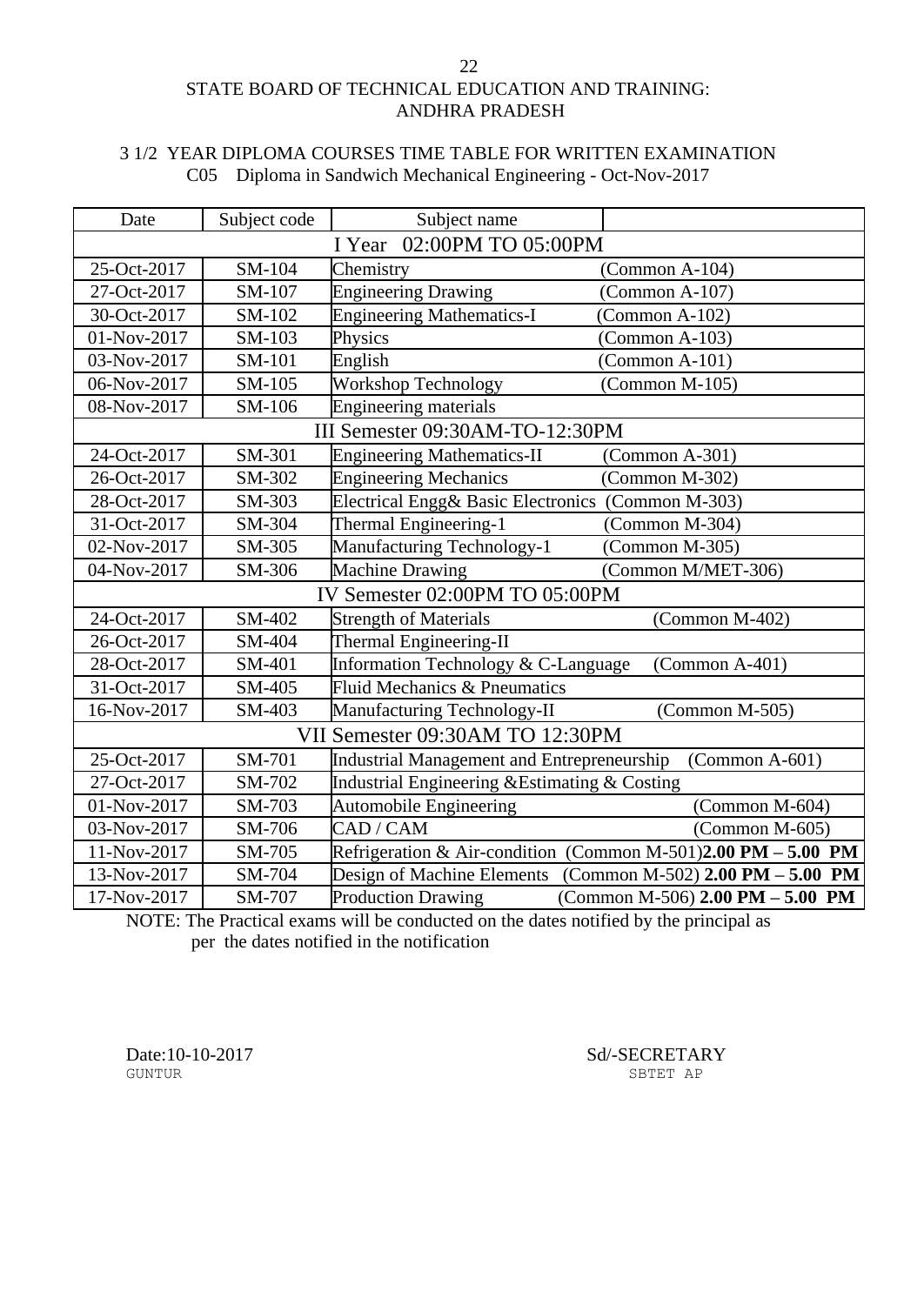# STATE BOARD OF TECHNICAL EDUCATION AND TRAINING: ANDHRA PRADESH

3 ½ YEAR DIPLOMA COURSES TIME TABLE FORWRITTEN EXAMINATION  $C<sub>05</sub>$  Diploma in Textile Technology  $C<sub>05</sub>$  Nov

|             |                           | COS Diploma in Textue Technology - Oct-Nov-2017          |                  |  |  |
|-------------|---------------------------|----------------------------------------------------------|------------------|--|--|
| Date        | Subject code              | Subject name                                             | Time             |  |  |
|             | I Year 02:00PM TO 05:00PM |                                                          |                  |  |  |
| 25-Oct-2017 | TT-104                    | Chemistry                                                | $(Common A-104)$ |  |  |
| 27-Oct-2017 | TT-107                    | <b>Engineering Drawing</b>                               | $(Common A-107)$ |  |  |
| 30-Oct-2017 | TT-102                    | <b>Engineering Mathematics-I</b>                         | $(Common A-102)$ |  |  |
| 01-Nov-2017 | TT-103                    | Physics                                                  | $(Common A-103)$ |  |  |
| 03-Nov-2017 | <b>TT-101</b>             | English                                                  | (Common A-101)   |  |  |
| 06-Nov-2017 | TT-105                    | <b>Basic Mechanical Engineering</b>                      |                  |  |  |
| 08-Nov-2017 | TT-106                    | <b>Textile Raw Materials</b>                             |                  |  |  |
|             |                           | III Semester 09:30AM-TO-12:30PM                          |                  |  |  |
| 24-Oct-2017 | TT-301                    | <b>Engineering Mathematics-II</b>                        | $(Common A-301)$ |  |  |
| 26-Oct-2017 | TT-302                    | <b>Statistics &amp; Quality Control</b>                  |                  |  |  |
| 28-Oct-2017 | TT-303                    | Spinning Technology- I                                   |                  |  |  |
| 31-Oct-2017 | TT-304                    | <b>Weaving Technology-I</b>                              |                  |  |  |
| 02-Nov-2017 | TT-305                    | <b>Textile Chemical Processing-I</b>                     |                  |  |  |
| 04-Nov-2017 | TT-306                    | <b>Textile Machine Drawing</b>                           |                  |  |  |
|             |                           | IV Semester 02:00PM TO 05:00PM                           |                  |  |  |
| 24-Oct-2017 | <b>TT-402</b>             | Electrical & Electronics Engineering                     |                  |  |  |
| 26-Oct-2017 | TT-403                    | Spinning Technology II                                   |                  |  |  |
| 28-Oct-2017 | <b>TT-401</b>             | Information Technology & C Language (Common A-401)       |                  |  |  |
| 31-Oct-2017 | <b>TT-404</b>             | <b>Weaving Technology II</b>                             |                  |  |  |
| 02-Nov-2017 | <b>TT-405</b>             | <b>Textile Testing</b>                                   |                  |  |  |
|             |                           | VII Semester 09:30AM TO 12:30PM                          |                  |  |  |
| 25-Oct-2017 | <b>TT-701</b>             | Industrial Management and Entrepreneurship(Common A-601) |                  |  |  |
| 27-Oct-2017 | TT-702                    | <b>Instrumentation of Textile Machine</b>                |                  |  |  |
| 30-Oct-2017 | TT-703                    | Non conventional Spinning                                |                  |  |  |
| 01-Nov-2017 | TT-704                    | <b>Advanced Fabric Manufacture</b>                       |                  |  |  |
| 03-Nov-2017 | TT-705                    | <b>Textile Chemical Processing - II</b>                  |                  |  |  |
| 06-Nov-2017 | TT-706                    | <b>Garment Technology</b>                                |                  |  |  |

NOTE: The Practical exams will be conducted on the dates notified by the principal as Per the dates notified in the notification